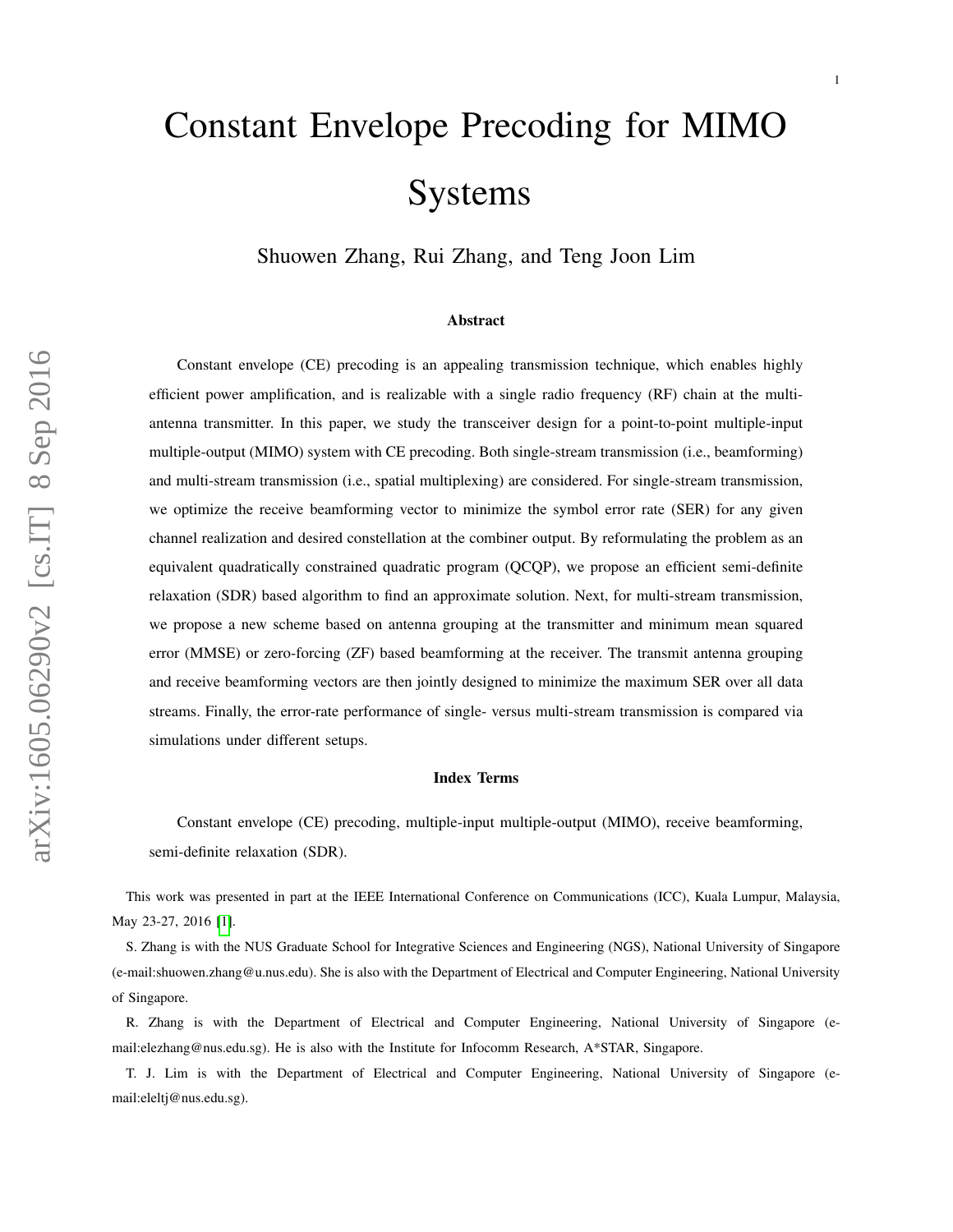## I. INTRODUCTION

Motivated by the demand for power-efficient and cost-effective radio frequency (RF) components in wireless communication systems, there has been an upsurge of research interests in *constant envelope (CE) precoding* for multi-antenna or multiple-input multiple-output (MIMO) communications [\[2\]](#page-28-1)–[\[9\]](#page-29-0). Specifically, under the so-called per-antenna CE constraint that restricts the equivalent complex baseband signal at each transmit antenna to have constant amplitude, CE precoding performs a mapping (which is generally nonlinear) from the desired informationbearing symbols to solely the transmitted signal phases at multiple antennas, based on the instantaneous channel state information (CSI). In practice, the transmitted signal phases can be controlled at either the baseband or the RF band, which correspond to two transmitter architectures for realizing CE precoding as shown in Fig. [1](#page-2-0) (a) and (b), respectively.

CE precoding is advantageous compared to its non-CE counterparts due to the following reasons. First, notice from Fig. [1](#page-2-0) that for each of the two transmitter architectures, the input RF signal for the power amplifier (PA) is a continuous-time CE signal, which in general leads to high PA efficiency.<sup>[1](#page-0-0)</sup> Since highly efficient PAs (e.g., class-C and switched mode PAs) in practice have nonlinear amplitude transfer functions, they can only be used with CE input signals or else output distortion arises [\[10\]](#page-29-1). Moreover, since CE signals have the lowest possible peakto-average power ratio (PAPR), they require the minimum backoff for operation when linear PAs (e.g., class-A and class-B PAs) are used, thus achieving high efficiency [\[10\]](#page-29-1). The low PAPR of CE signals also allows for the use of less expensive PAs with smaller dynamic range. Furthermore, for conventional non-CE precoding techniques, both the amplitude and phase of the equivalent complex baseband signal at each transmit antenna need to vary depending on the instantaneous channel and/or symbol realization. Therefore, they are practically performed in the digital domain and require a dedicated RF chain for each transmit antenna, which is both costly and power-consuming. In contrast, although CE precoding can be similarly realized using Architecture I in Fig. [1](#page-2-0) (a), as proposed by prior work (e.g., [\[2\]](#page-28-1)), it can be alternatively implemented directly in the RF domain by using a network of digitally-controlled phase shifters

<sup>&</sup>lt;sup>1</sup>It is worth noting that for Architecture I, the RF signal at each antenna is generally not a perfect CE signal in practice, due to the use of non-ideal (e.g., raised-cosine) pulse shaping filters, which may compromise the effectively harvested PA efficiency gain. However, compared to other non-CE precoded signals, such quasi-CE signals can still achieve better PA efficiency in general.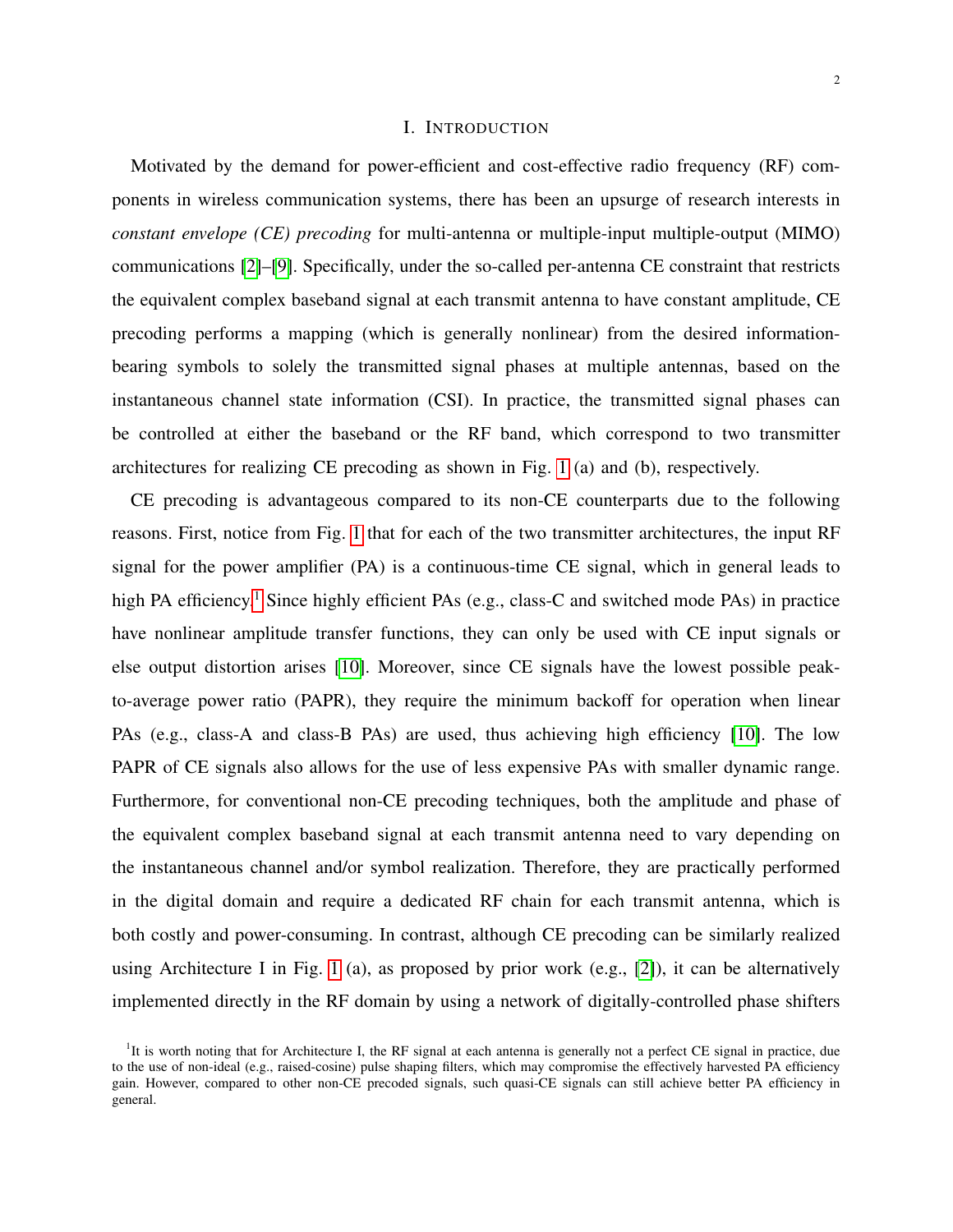

(a) Architecture I: Baseband phase control



(b) Architecture II: RF-band phase control

<span id="page-2-0"></span>Fig. 1. Two transmitter architectures for CE precoding in MIMO system.

with a single RF chain as shown in Architecture II in Fig. 1 (b), which was first proposed in [\[5\]](#page-28-2).<sup>[2](#page-0-0)</sup> Note that despite the single RF chain, this architecture can even support concurrent transmission of multiple data streams (i.e., spatial multiplexing) via CE precoding.[3](#page-0-0)

However, the aforementioned benefits of CE precoding come at the cost of a transceiver

 ${}^{2}$ It is worth noting that with Architecture II, the transmission rate is limited by the switching speed of the phase shifters, which, however, can be very fast in practice (down to the scale of nanoseconds per use [\[11\]](#page-29-2)).

 $3$ Note that there is another line of work on the so-called load modulated MIMO (see e.g., [\[12\]](#page-29-3)) which also supports spatial multiplexing with a single RF chain. Different from Architecture II, this scheme requires an additional matching network and multiple real-time adjustable load modulators at the transmitter.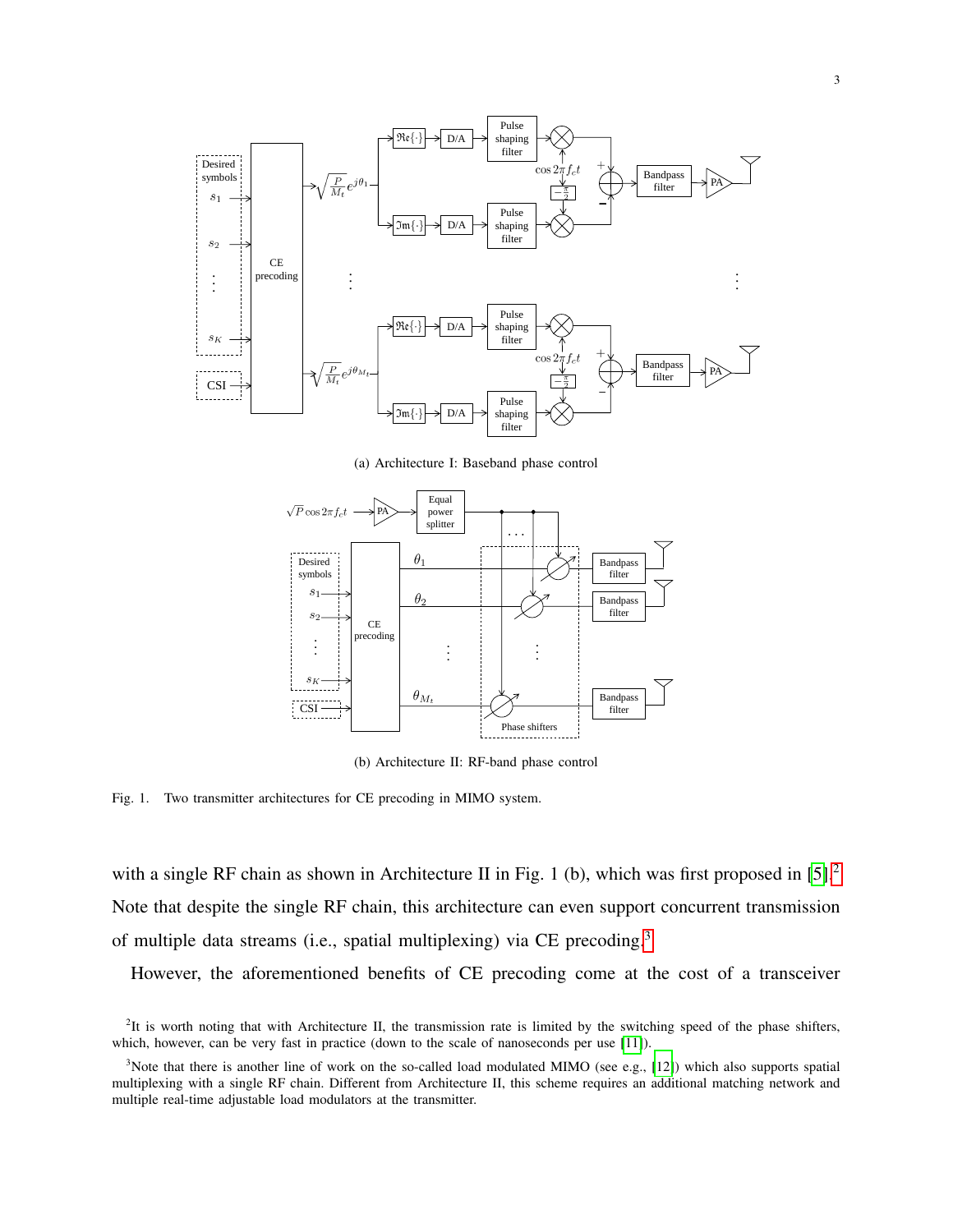design that is more challenging than those with the conventional average-based sum power constraint (SPC) and per-antenna power constraint (PAPC) (see, e.g., [\[13\]](#page-29-4)–[\[17\]](#page-29-5)), which are less restrictive. In [\[2\]](#page-28-1)–[\[4\]](#page-28-3), a single-user multiple-input single-output (MISO) system with the perantenna CE constraint is studied. It is shown in [\[2\]](#page-28-1), [\[3\]](#page-28-4) that by varying the transmitted signal phases, the noise-free signal at the receiver always lies in an annular region, whose boundaries are characterized by the instantaneous channel realization and per-antenna transmit power. Moreover, efficient CE precoding algorithms are proposed in [\[2\]](#page-28-1), [\[3\]](#page-28-4) to find the nonlinear mapping from any desired received signal point within the annulus to the transmitted signal phases based on the instantaneous CSI. Furthermore, note that a desired receiver constellation is feasible for CE precoding in a MISO channel if and only if it can be scaled to lie in the annulus, such that the corresponding transmitted CE signals can be found for all the signal points in the desired constellation. Therefore, for a fading channel that yields a time-varying annulus, a fixed receiver constellation may not be always feasible, thus resulting in severe reliability degradation (assuming transmission is blocked when the constellation is not feasible). To resolve this issue, both fixed-rate and variable-rate adaptive receiver constellation designs are proposed in [\[4\]](#page-28-3) for CE precoding in MISO fading channel.

In addition, CE precoding has been investigated in various multi-user systems. For MISO multicast systems with the common symbol for multiple users drawn from a given constellation, the joint optimization of transmitter CE precoding and receiver constellation scaling and rotation for symbol error rate (SER) minimization is studied in [\[5\]](#page-28-2). For large-scale MISO broadcast systems, low-complexity CE precoding algorithms are proposed in [\[6\]](#page-28-5), [\[7\]](#page-28-6) for frequency-flat channels and in [\[8\]](#page-29-6) for frequency-selective channels. It is shown that with a sufficiently large number of transmit antennas, arbitrarily low multi-user interference (MUI) power can be achieved at each user with the proposed schemes in [\[6\]](#page-28-5)–[\[8\]](#page-29-6). As an extension to [\[8\]](#page-29-6), an efficient CE precoding scheme is proposed in [\[9\]](#page-29-0) considering an additional constraint on the signal phase variation at each transmit antenna between consecutive channel uses, such that the spectral regrowth resulting from abrupt phase changes can be potentially eliminated. It is shown that the extra transmit power required for the proposed scheme in [\[9\]](#page-29-0) to achieve the same transmission rate as that in [\[8\]](#page-29-6) is small.

In this paper, we study the transceiver design in a point-to-point MIMO system with CE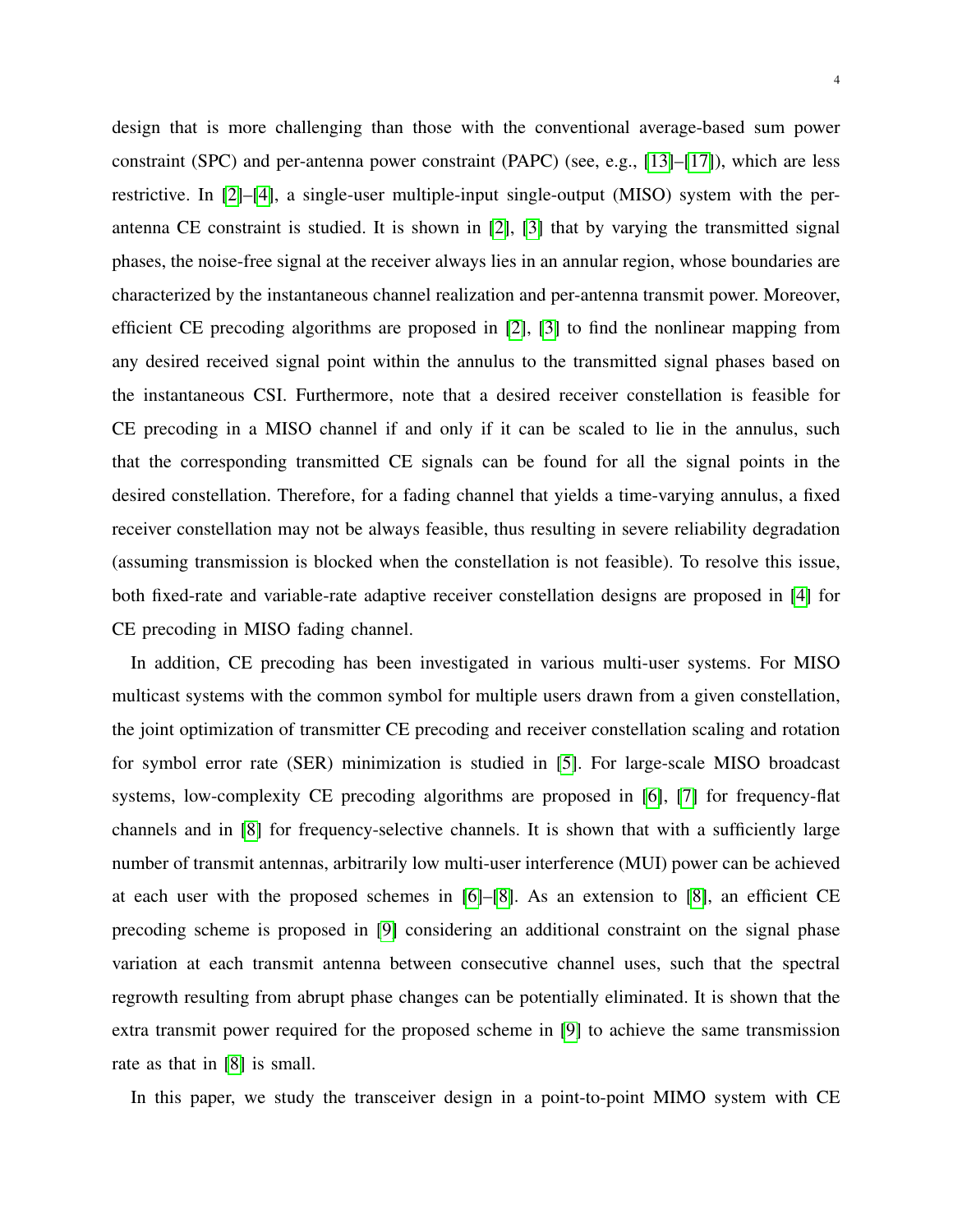5

precoding, assuming perfect CSI is available at both the transmitter and the receiver.<sup>[4](#page-0-0)</sup> Both singlestream transmission (i.e., beamforming) and multi-stream transmission (i.e., spatial multiplexing) are considered. Our main contributions are summarized as follows:

- For single-stream transmission, we consider the problem of receive beamforming vector optimization to minimize the SER at the combiner (beamforming) output, for any given channel realization and desired constellation at the combiner output. Specifically, by approximating the exact SER with its union bound, we formulate the equivalent problem of maximizing the minimum Euclidean distance (MED) between any two signal points at the combiner output while guaranteeing the feasibility of the constellation (i.e., it can be scaled to lie in an annular region characterized by the channel realization and receive beamforming). We first show that this problem is feasible for any desired constellation at the combiner output if the rank of the channel matrix is no smaller than two, which always holds under our assumed independent and identically distributed (i.i.d.) Rayleigh fading MIMO channel. Then, we introduce an auxiliary vector to reformulate this problem into an equivalent quadratically constrained quadratic program (QCQP). By applying the semi-definite relaxation (SDR) technique as well as our customized Gaussian randomization methods, we propose an efficient algorithm to find an approximate solution to the QCQP.
- Next, for multi-stream transmission, CE precoding that maps the symbols of multiple data streams to the transmitted signal phase at each antenna generally needs to be jointly designed with the MIMO receiver, which is a complicated problem to solve in general. To tackle this problem, we propose a new scheme based on transmit antenna grouping and minimum mean squared error (MMSE) or zero-forcing (ZF) based receive beamforming, which decouples the joint transceiver design problem for the multiple data streams to a set of parallel subproblems, one for each data stream. The transmit antenna grouping and receive beamforming vectors are then jointly optimized to minimize the maximum SER over all data streams, subject to the constellation feasibility constraints. Finally, the error-rate performance of single-stream and multi-stream transmissions is compared under various practical setups.

The remainder of this paper is organized as follows. Section II introduces the system model

<sup>&</sup>lt;sup>4</sup>How to efficiently obtain the MIMO channel knowledge at the transmitter using either of the two architectures in Fig. [1](#page-2-0) is an interesting problem, which is left for our future work.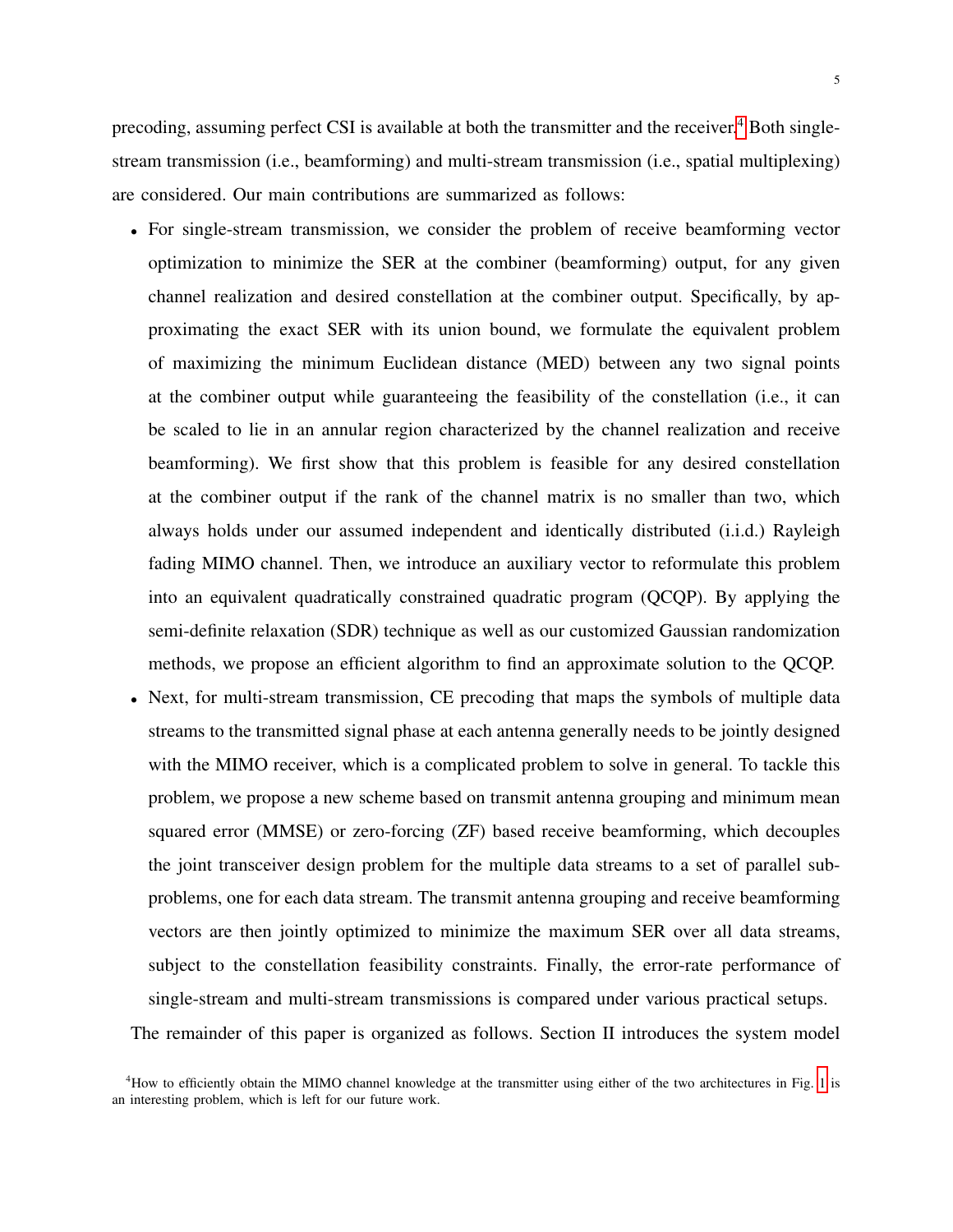for CE precoding for the cases of single-stream transmission and multi-stream transmission, respectively. Section III presents the receiver optimization problem for single-stream transmission and proposes an efficient solution. Section IV presents our scheme for the MIMO transceiver design for multi-stream transmission. Numerical results are provided in Section V to evaluate the performance of the proposed schemes. Finally, Section VI concludes the paper.

*Notations*: Scalars and vectors are denoted by lower-case letters and boldface lower-case letters, respectively. |z|,  $z^*$ ,  $\arg\{z\}$  and  $\Re$ e $\{z\}$  denote the absolute value, the conjugate, the angle and the real part of a complex scalar z, respectively.  $||z||_p$  and  $z_k$  denote the  $l_p$ -norm and the kth element of a vector z, respectively.  $\mathbb{C}^{M \times N}$  denotes the space of  $M \times N$  complex matrices.  $\mathbf{I}_M$ denotes the  $M \times M$  identity matrix, and 0 denotes an all-zero matrix with appropriate dimension. For an  $M \times N$  matrix A,  $A<sup>T</sup>$  and  $A<sup>H</sup>$  denote its transpose and conjugate transpose, respectively; rank(A) and  $[A]_{i,j}$  denote the rank of A and the  $(i, j)$ -th element of A, respectively. The null space of A is defined as  $\text{Null}(A) \triangleq \{x \in \mathbb{C}^{N \times 1} : Ax = 0\}$ . For a square matrix S,  $\text{tr}(S)$ denotes its trace, and  $S \succeq 0$  means that S is positive semi-definite. The distribution of a circularly symmetric complex Gaussian (CSCG) random variable with mean  $\mu$  and variance  $\sigma^2$ is denoted by  $\mathcal{CN}(\mu, \sigma^2)$ ; and  $\sim$  stands for "distributed as".  $\max\{x, y\}$  and  $\min\{x, y\}$  denote the maximum and the minimum of two real numbers x and y, respectively.  $\mathbb{E}[\cdot]$  denotes the expectation operator.

### II. SYSTEM MODEL

Consider a point-to-point MIMO system with  $M_t \geq 2$  antennas at the transmitter and  $M_r \geq 2$ antennas at the receiver. We assume a quasi-static flat-fading environment with  $\tilde{\bm{H}} \in \mathbb{C}^{M_r \times M_t}$ denoting the equivalent complex baseband channel matrix. For convenience, the entries of  $\tilde{H}$  are modeled by i.i.d. CSCG random variables with equal variance of  $\beta$ , i.e.,  $[\tilde{H}]_{i,j} \sim$  $\mathcal{CN}(0,\beta)$ ,  $\forall i$ ,  $\forall j$ , where  $\beta$  specifies the average channel power attenuation due to path loss and shadowing; while our proposed design is applicable to arbitrary channel realizations. Note that under the above assumption, we have rank $(\tilde{\boldsymbol{H}}) = \min\{M_r, M_t\}$ , i.e.,  $\tilde{\boldsymbol{H}}$  is a full-rank matrix, with probability one. For both transmitter architectures in Fig. [1,](#page-2-0) the baseband transmission is modeled by

<span id="page-5-0"></span>
$$
\tilde{\mathbf{y}} = \tilde{\mathbf{H}}\mathbf{x} + \tilde{\mathbf{n}},\tag{1}
$$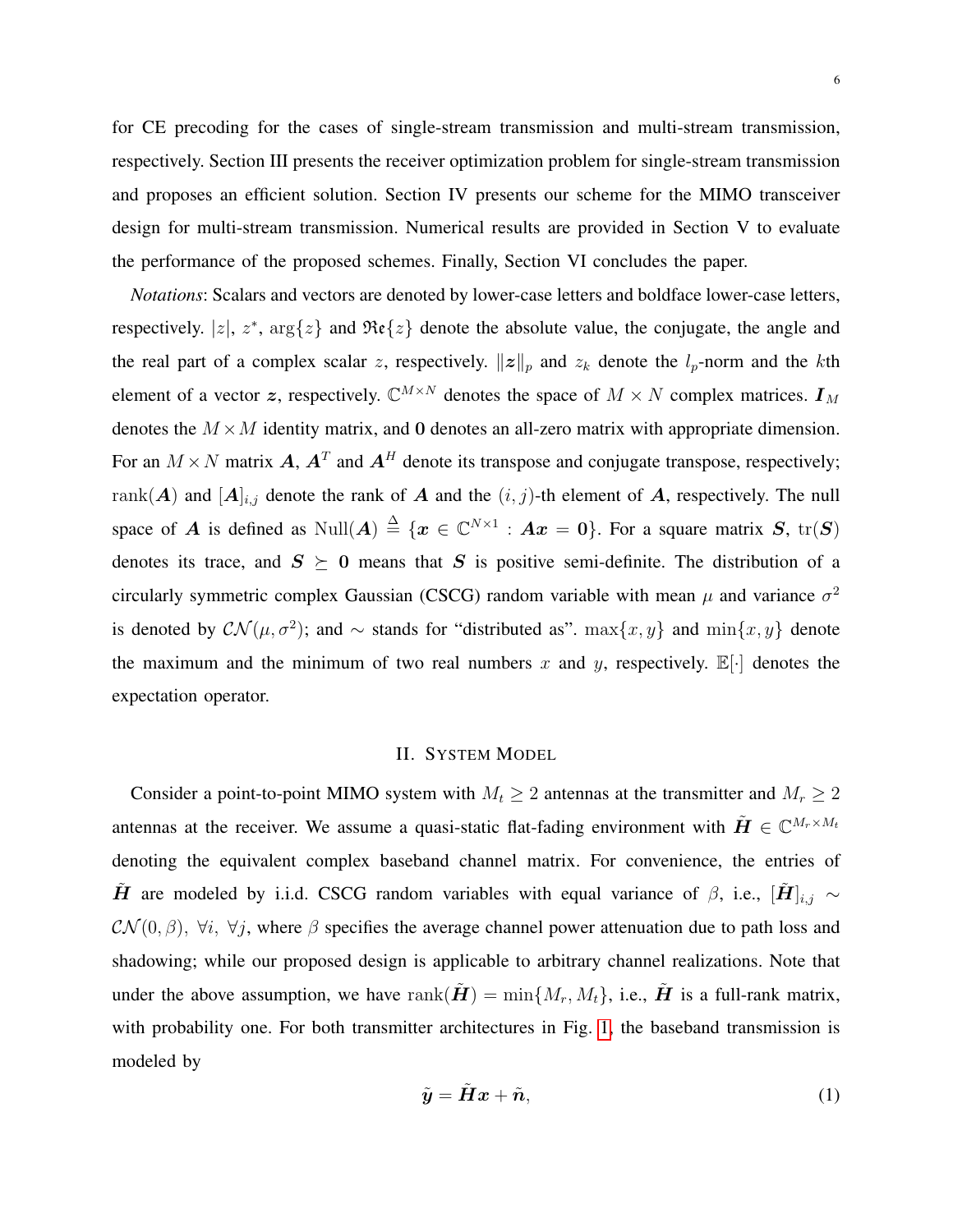where  $\tilde{y} \in \mathbb{C}^{M_r \times 1}$  and  $x \in \mathbb{C}^{M_t \times 1}$  denote the received and the transmitted signal vectors, respectively;  $\tilde{n} \sim \mathcal{CN}(0, \sigma^2 I_{M_r})$  denotes the  $M_r \times 1$  CSCG noise vector at the receiver. We consider CE precoding at the transmitter, under the assumption that  $H$  is perfectly known at both the transmitter and the receiver. As shown in Fig. [1,](#page-2-0) we assume a total transmit power denoted by P, which is equally allocated to the  $M_t$  transmit antennas. With CE precoding, the equivalent complex baseband signal at each transmit antenna is expressed as

$$
x_i = \sqrt{\frac{P}{M_t}} e^{j\theta_i}, \quad i = 1, ..., M_t,
$$
\n(2)

where information is modulated in the transmitted signal phases  $\theta_i \in [0, 2\pi)$ ,  $i = 1, ..., M_t$ .

Let  $\bar{R}$  denote the transmission rate in bits/second/hertz (bps/Hz). We assume that the transmitted bit sequence is demultiplexed into  $K, K \leq \min\{M_r, M_t\}$  data streams, each carrying  $\frac{\bar{R}}{K}$  bits. For convenience of modulation, we assume  $\frac{\overline{R}}{K}$  is an integer. Each data stream is further assumed to be modulated with the same constellation denoted by S, which is of size  $N = 2^{\frac{\bar{R}}{K}}$ . In the following, we present the transceiver model of the above system for the cases of single-stream transmission (i.e.,  $K = 1$ ) and multi-stream transmission (i.e.,  $K \geq 2$ ), respectively.

## *A. Single-Stream Transmission*

For single-stream transmission with  $K = 1$ , we let  $\mathbf{u} \in \mathbb{C}^{M_r \times 1}$  denote the receive beamforming vector, which is assumed to be normalized such that  $||u||_2 = 1$  without loss of generality. After applying the receive beamforming, the combiner output signal is given by

<span id="page-6-0"></span>
$$
y = \boldsymbol{u}^H \tilde{\boldsymbol{y}} = \boldsymbol{u}^H \tilde{\boldsymbol{H}} \boldsymbol{x} + n,\tag{3}
$$

where  $u^H \tilde{H}$  is the effective MISO channel from the transmitter to the combiner output, and  $n = \mathbf{u}^H \tilde{\mathbf{n}}$  denotes the effective noise, whose distribution can be shown to be given by  $n \sim$  $\mathcal{CN}(0, \sigma^2)$ . Let  $d \triangleq \boldsymbol{u}^H \tilde{\boldsymbol{H}} \boldsymbol{x} = \sqrt{\frac{P}{M}}$  $\frac{P}{M_t}$ **u**<sup>H</sup> $\tilde{H}$  [ $e^{j\theta_1}, ..., e^{j\theta_{M_t}}$ ]<sup>T</sup> denote the noise-free signal at the combiner output.

First, note that the constellation  $S$  is feasible at the combiner output if and only if there exists a scaling factor  $\alpha > 0$ , such that any symbol point on  $\alpha S$  can be mapped to CE signals at the transmitter, i.e., the following problem is feasible for any  $s \in \mathcal{S}$ :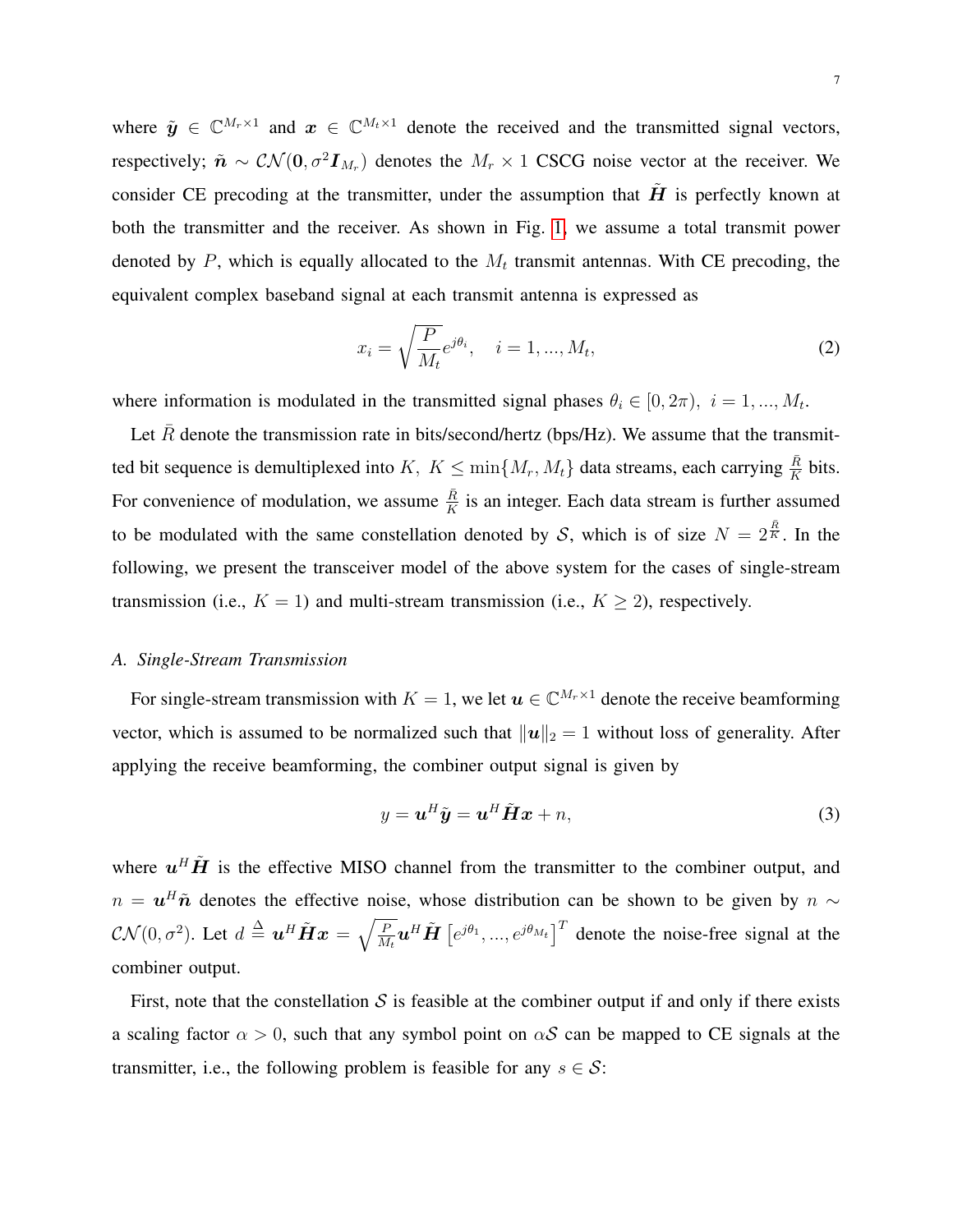<span id="page-7-1"></span>find 
$$
\{\theta_i : \theta_i \in [0, 2\pi)\}_{i=1}^{M_t}
$$
 (4)  
s.t. 
$$
d = \alpha s.
$$

By generalizing the results in  $[2]$ ,  $[3]$  for the MISO channel, the feasible region of d with a given u and  $\theta_i \in [0, 2\pi)$ ,  $\forall i$  can be shown to be given by

<span id="page-7-0"></span>
$$
\mathcal{D}(\boldsymbol{u}) = \{ d \in \mathbb{C} : r(\boldsymbol{u}) \le |d| \le R(\boldsymbol{u}) \},\tag{5}
$$

where

$$
R(\boldsymbol{u}) = \sqrt{\frac{P}{M_t}} \|\boldsymbol{u}^H\tilde{\boldsymbol{H}}\|_1,
$$
\n(6)

$$
r(\boldsymbol{u}) = \sqrt{\frac{P}{M_t}} \max \left\{ 2\|\boldsymbol{u}^H \tilde{\boldsymbol{H}}\|_{\infty} - \|\boldsymbol{u}^H \tilde{\boldsymbol{H}}\|_{1}, 0 \right\}.
$$
 (7)

As a result of [\(5\)](#page-7-0), S is feasible if and only if  $\alpha > 0$  exists such that  $\alpha S \subset \mathcal{D}(u)$ , or equivalently,

<span id="page-7-3"></span>
$$
\frac{r(\boldsymbol{u})}{R(\boldsymbol{u})} \le \frac{\min_{s \in \mathcal{S}} |s|}{\max_{s \in \mathcal{S}} |s|}.
$$
\n(8)

Moreover, for any feasible S and the corresponding  $\alpha$ , efficient CE precoding algorithms proposed in [\[2\]](#page-28-1), [\[3\]](#page-28-4) can be used to find the solution to Problem [\(4\)](#page-7-1) for any  $s \in S$  based on  $u<sup>H</sup> \tilde{H}$ , where the mapping from  $\alpha s$  to  $x$  is generally nonlinear, in contrast to conventional linear precoding techniques. The details of these algorithms are omitted here for brevity. Therefore, the combiner output signal in [\(3\)](#page-6-0) is equivalently represented by

<span id="page-7-2"></span>
$$
y = \alpha s + n, \quad s \in \mathcal{S}.\tag{9}
$$

*Remark 1:* It is worth noting that in order to maximize the signal power at the combiner output and yet meet the feasibility constraint of  $\alpha S \subset \mathcal{D}(\bm u),$  we should set  $\alpha = R(\bm u) = \sqrt{\frac{P}{M_t}} \|\bm u^H\tilde{\bm H}\|_1$ in [\(9\)](#page-7-2) for any S that is feasible and satisfies  $\max_{s \in S} |s| = 1$ , such that the signal point with the largest amplitude in S lies on the outer boundary of  $\mathcal{D}(u)$  at the combiner output.

Note that for given channel H,  $\mathcal{D}(u)$  as well as the feasibility of S depends on the receive beamforming vector u. For example, consider the case where  $M_t = M_r = 2$ ,  $\left|\left[\mathbf{H}\right]_{1,1}\right|$  = 0.5,  $||\tilde{H}||_{1,2}| = 0.2$ ,  $||\tilde{H}||_{2,1}| = 0.35$ ,  $||\tilde{H}||_{2,2}| = 0.25$ , and S is a 16-QAM (quadrature amplitude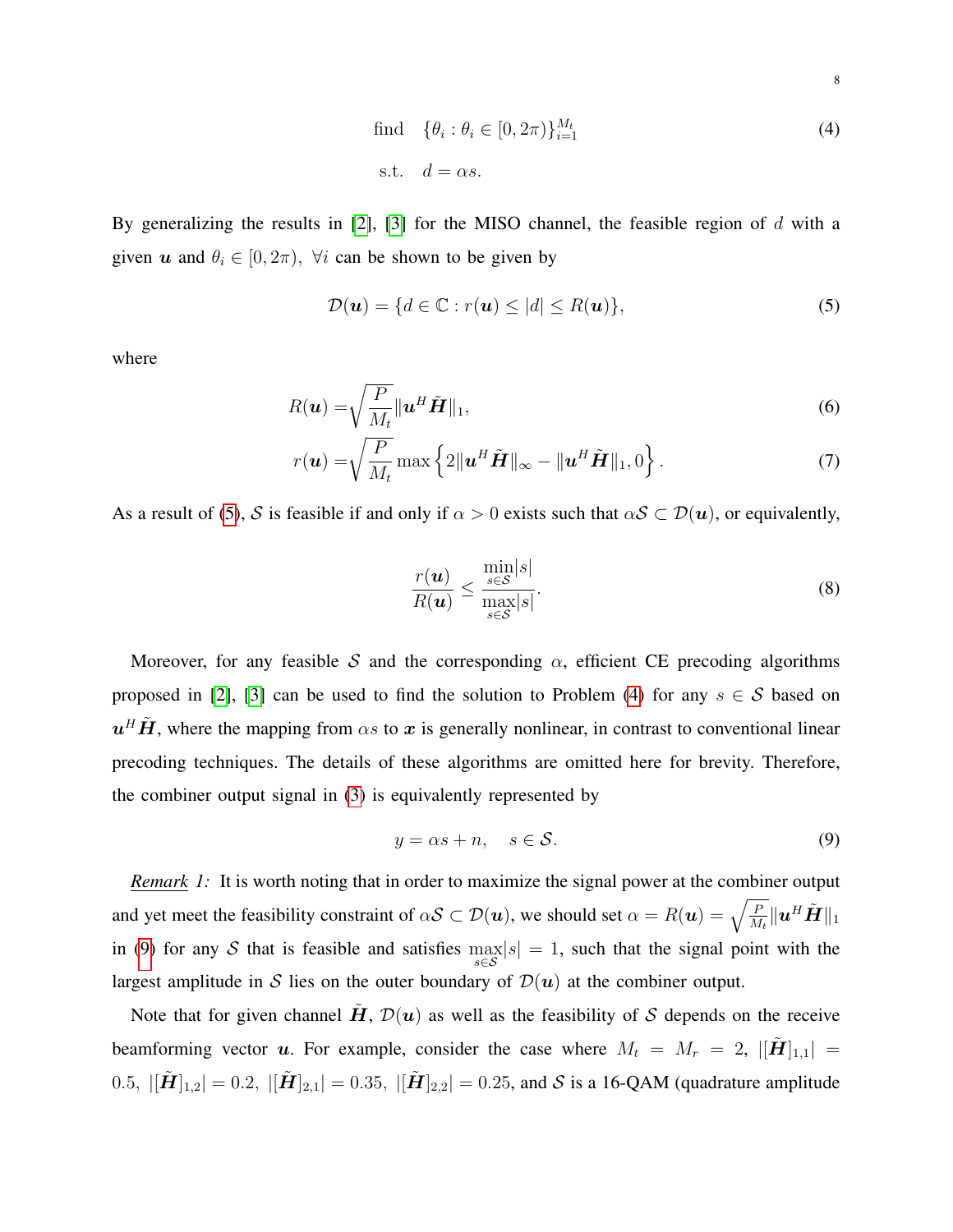

<span id="page-8-0"></span>Fig. 2. Feasibility of 16-QAM for CE single-stream transmission with given  $\tilde{H}$  and different  $u$ .

modulation) constellation (i.e.,  $\min_{s \in S} |s| / \max_{s \in S} |s| = \frac{1}{3}$  $\frac{1}{3}$ ). As shown in Fig. [2,](#page-8-0) S is infeasible with  $u^{(1)} = [1 \ 0]^T$ , but is feasible with  $u^{(2)} = [0 \ 1]^T$ . As a result, we are motivated to investigate the design of u based on the channel realization  $\hat{H}$  and desired constellation S, which will be detailed in Section III.

## *B. Multi-Stream Transmission*

For multi-stream transmission with  $K \geq 2$ , we assume a linear receiver is used to decode  $s_k$ 's. Specifically, let  $u_k \in \mathbb{C}^{M_r \times 1}$  denote the receive beamforming vector for decoding  $s_k$ , which is assumed to be normalized such that  $||u_k||_2 = 1$  without loss of generality. Applying  $u_k^H$  to the received signal vector in [\(1\)](#page-5-0) yields

<span id="page-8-1"></span>
$$
y_k = \boldsymbol{u}_k^H \tilde{\boldsymbol{y}} = \boldsymbol{u}_k^H \tilde{\boldsymbol{H}} \boldsymbol{x} + n_k,
$$
\n(10)

where  $u_k^H \tilde{H}$  is the effective MISO channel from the transmitter to the combiner output of the *k*th data stream, and  $n_k=\bm{u}_k^H\tilde{\bm{n}},$  with  $n_k\sim \mathcal{CN}(0,\sigma^2).$  Let  $d_k\stackrel{\Delta}{=}\bm{u}_k^H\tilde{\bm{H}}\bm{x}=\sqrt{\frac{P}{M}}$  $\overline{\frac{P}{M_t}} \bm{u}_k^H \tilde{\bm{H}} \left[ e^{j\theta_1},...,e^{j\theta_{M_t}} \right]^T$ denote the noise-free signal received at the kth data stream. Note that  $d_k$ 's are coupled with all  $\theta_i$ 's, which introduces the following challenges to the transceiver design:

• First, note that with given  ${u_k}_{k=1}^K$ , S is feasible for the K data streams if and only if there exists a set of scaling factors  $\{\alpha_k : \alpha_k > 0\}_{k=1}^K$ , such that the following problem is feasible for any  $\{s_k: s_k \in S\}_{k=1}^K$ :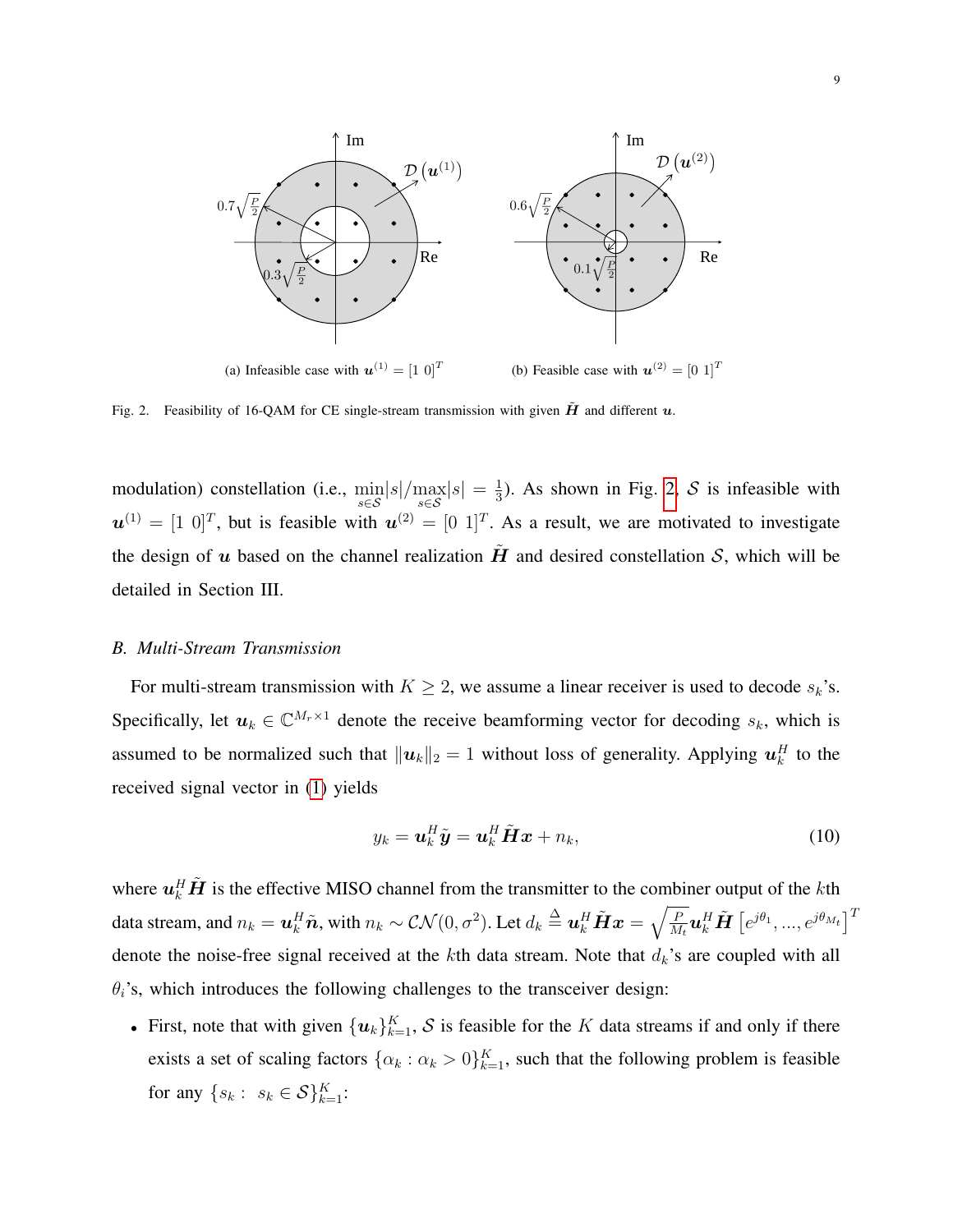<span id="page-9-0"></span>find 
$$
\{\theta_i : \theta_i \in [0, 2\pi)\}_{i=1}^{M_t}
$$
  
s.t.  $d_k = \alpha_k s_k$ ,  $k = 1, ..., K$ . (11)

However, this condition is in general difficult to verify when  $K > 1$ . Specifically, it is hard to check the feasibility of Problem [\(11\)](#page-9-0) for given  $\{\alpha_k, s_k\}_{k=1}^K$ , since the jointly feasible region for  $\{d_k\}_{k=1}^K$  with  $\theta_i \in [0, 2\pi)$ ,  $\forall i$  is difficult to characterize.<sup>[5](#page-0-0)</sup>

- Second, even assuming S is verified to be feasible with given  ${u_k}_{k=1}^K$ , it is hard to find the mapping from desired  $\{\alpha_k, s_k\}_{k=1}^K$  to the transmitted signal phases  $\{\theta_i\}_{i=1}^{M_t}$  by solving Problem [\(11\)](#page-9-0), which is a non-convex problem and is more difficult to solve than Problem [\(4\)](#page-7-1) for the case of  $K = 1.6$  $K = 1.6$
- Third, note that both the feasibility of  $S$  and the CE precoding design depend on the receive beamforming vectors  $\{{\boldsymbol u}_k\}_{k=1}^K$ . However, due to the lack of effective methods to deal with the above problems, it is difficult to formulate a problem to optimize  $\{u_k\}_{k=1}^K$  directly.

To overcome these challenges, we propose a new scheme that decouples the CE precoding design for the K data streams, by adopting *antenna grouping* at the transmitter. Specifically, the transmit antennas are divided into K groups with equal size  $\frac{M_t}{K}$ , each assigned to the transmission of one data stream. For the purpose of exposition, we assume  $\frac{M_t}{K}$  is an integer in the sequel. Let  $\tilde{H}_k \in \mathbb{C}^{M_r \times \frac{M_t}{K}}$  denote the channel matrix from the transmit antennas in the kth group to the receiver. For convenience of illustration, we assume the grouping is based on antenna index, i.e., the first group consists of transmit antennas with indices 1 to  $\frac{M_t}{K}$ , and so on, which yields  $\tilde{\bm{H}}_k = \left[\tilde{\bm{h}}_{\frac{(k-1)M_t}{K}+1}, ..., \tilde{\bm{h}}_{\frac{kM_t}{K}}\right]$ , with  $\tilde{h}_i$  denoting the *i*th column vector of  $\tilde{H}$ .<sup>[7](#page-0-0)</sup> Let  $x_k =$  $\left[ x_{\frac{(k-1)M_t}{K}+1},...,x_{\frac{kM_t}{K}} \right]$  $\int_0^T$  denote the transmitted signal vector for the kth group. [\(10\)](#page-8-1) can be thus rewritten as

<sup>&</sup>lt;sup>5</sup>Specifically, although the marginally feasible region of each  $d_k$  can be shown to be still an annular region (same as the case of single-stream transmission),  $\{d_k\}_{k=1}^K$  from all K data streams may not be jointly feasible with each  $d_k$  arbitrarily drawn from its corresponding annular region.

<sup>&</sup>lt;sup>6</sup>Note that for a massive MIMO system with sufficiently large  $M_t$ , it can be shown that any desired constellations for the K data streams are jointly feasible regardless of the channel realization, and Problem [\(11\)](#page-9-0) can be solved via algorithms proposed in e.g., [\[6\]](#page-28-5). However, this is due to the excessive degrees of freedom available at the transmitter, and is in general not true for finite value of  $M_t$ .

<sup>7</sup>Note that the results are directly extendible to other transmit antenna grouping cases, which will be considered later in Section IV.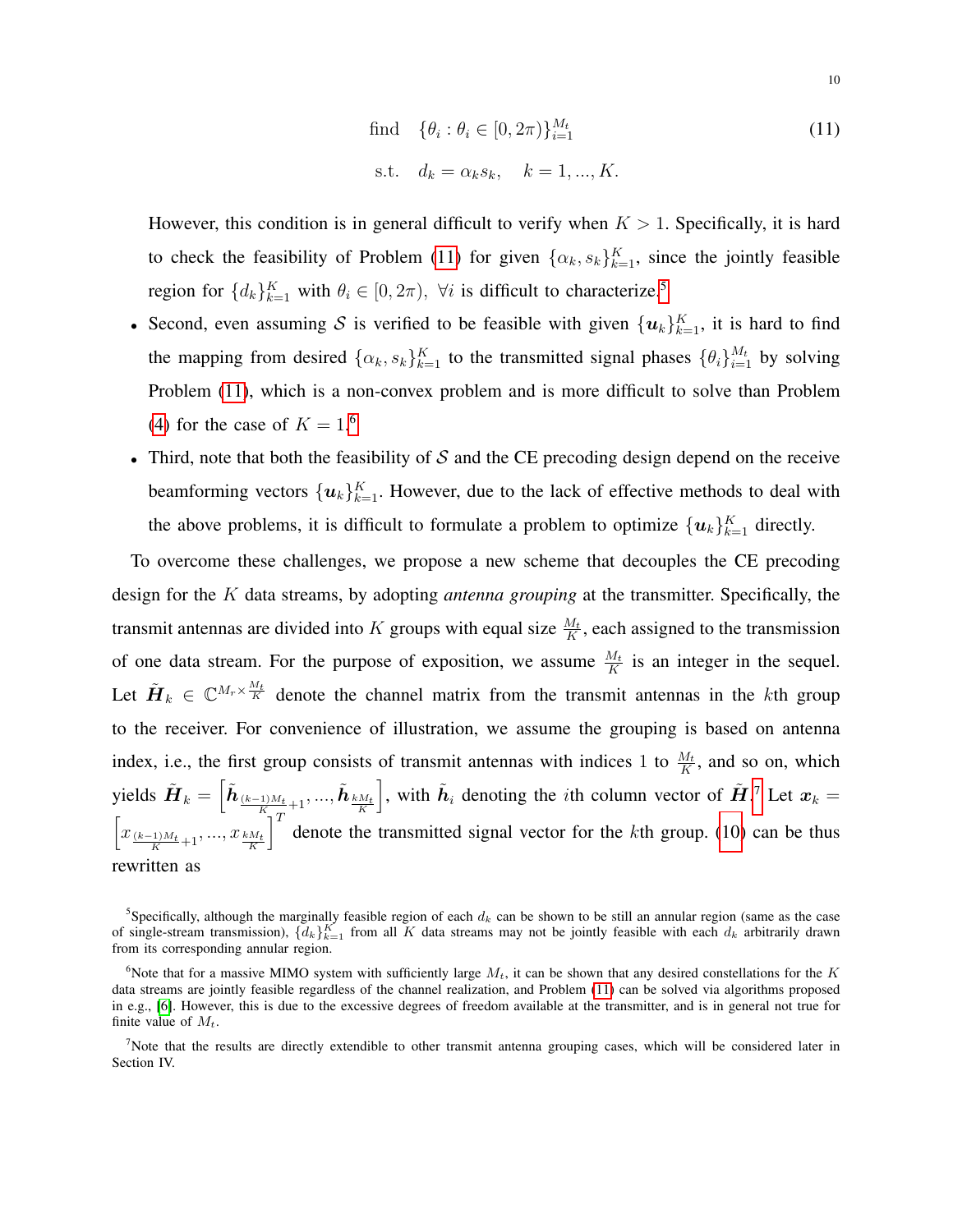<span id="page-10-0"></span>
$$
y_k = \boldsymbol{u}_k^H \tilde{\boldsymbol{H}}_k \boldsymbol{x}_k + \boldsymbol{u}_k^H \tilde{\boldsymbol{H}}_{[-k]} \boldsymbol{x}_{[-k]} + n_k, \qquad (12)
$$

where  $\tilde{\bm{H}}_{[-k]} = [\tilde{\bm{H}}_1, ..., \tilde{\bm{H}}_{k-1}, \tilde{\bm{H}}_{k+1}, ..., \tilde{\bm{H}}_K], \ \bm{x}_{[-k]} = [\bm{x}_1^T, ..., \bm{x}_{k-1}^T, \bm{x}_{k+1}^T, ..., \bm{x}_K^T]^T$ . Note that the second term at the right-hand side (RHS) of [\(12\)](#page-10-0) denotes the interference at the kth data stream from non-intended transmit antenna groups.

With [\(12\)](#page-10-0), we redefine  $d_k = \mathbf{u}_k^H \tilde{\mathbf{H}}_k \mathbf{x}_k$  as the interference-plus-noise-free received signal at the kth data stream. The feasible region of  $d_k$  is denoted by  $\mathcal{D}_k(\boldsymbol{u}_k)$ , which is similarly defined as [\(5\)](#page-7-0) for the case of  $K = 1$ . Notice that the set of  $d_k$ 's as well as the set of  $\mathcal{D}_k(u_k)$ 's are now decoupled. Therefore, by following similar procedures as in the previous single-stream case, the feasibilities of S for the K data streams can be separately verified based on  $\mathcal{D}_k(u_k)$ 's. In addition, given any feasible S for the K data streams and the corresponding  $\{\alpha_k, s_k\}_{k=1}^K$ , Problem [\(11\)](#page-9-0) can now be solved by finding each  $x_k$  that yields  $d_k = \alpha_k s_k$  separately for all k's; thus [\(12\)](#page-10-0) is equivalently represented by

<span id="page-10-1"></span>
$$
y_k = \alpha_k s_k + \mathbf{u}_k^H \tilde{\mathbf{H}}_{[-k]} \mathbf{x}_{[-k]} + n_k, \quad s_k \in \mathcal{S}.
$$
 (13)

Moreover, there are in general two design criteria for  $\{u_k\}_{k=1}^K$  depending on how the interference term in [\(13\)](#page-10-1) is treated, namely, *MMSE* and *ZF*. Details of the MMSE and ZF based receive beamforming will be presented in Section IV, where the joint design of the transmit antenna grouping and receive beamforming will be addressed as well.

# III. RECEIVER OPTIMIZATION FOR SINGLE-STREAM TRANSMISSION

#### *A. Problem Formulation*

For single-stream transmission, our objective is to minimize the SER at the combiner output by optimizing the receive beamforming vector  $u$  for given  $H$  and  $S$ . Note that since minimizing the exact SER,  $P_s$ , is in general a difficult problem, we aim to minimize its union bound instead. We assume S is an equiprobable signal set and maximum likelihood (ML) detection is used at the combiner output to recover the signal point in  $S$ . Without loss of generality, we further assume  $\max_{s \in \mathcal{S}} |s| = 1$  for the rest of this paper. The union bound of  $P_s$  is thus given by

<span id="page-10-2"></span>
$$
P_s \le (N-1)Q\left(\sqrt{\frac{(d_{\min}^c)^2}{2\sigma^2}}\right),\tag{14}
$$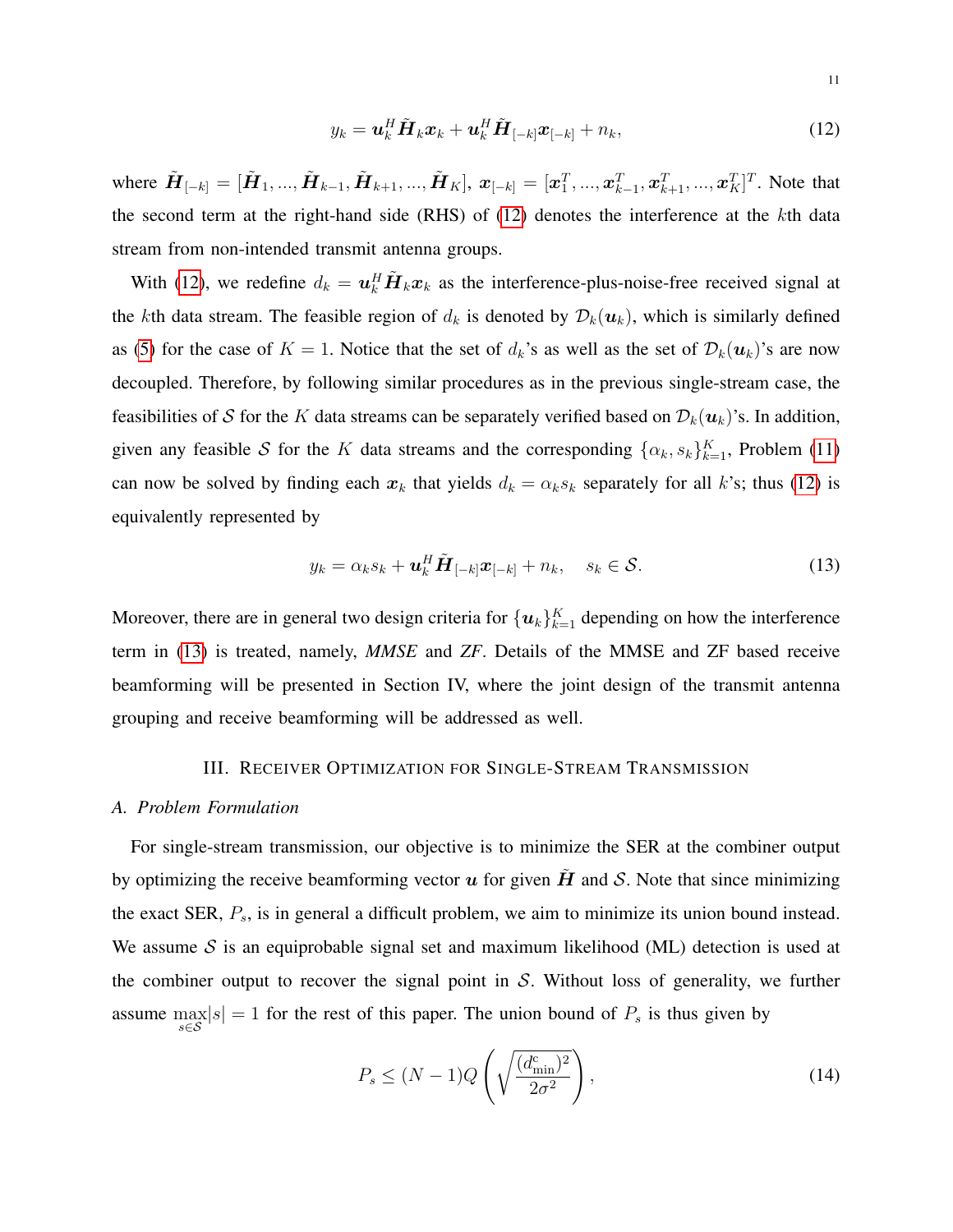<span id="page-11-0"></span>12

where  $d_{\min}^c = R(\boldsymbol{u})d_{\min}$  denotes the MED between any two signal points in the scaled constellation  $R(u)$ S at the combiner output, with  $d_{\min}$  denoting the MED of S [\[18\]](#page-29-7). As can be observed from [\(14\)](#page-10-2), minimizing the union bound of  $P_s$  is equivalent to maximizing  $d_{\min}^c$ , for which we formulate the following optimization problem with given  $\hat{H}$  and  $\hat{S}$  as

$$
(P1) \quad \max_{\mathbf{u}} \quad \|\mathbf{u}^H \tilde{\mathbf{H}}\|_1 \tag{15}
$$

$$
\text{s.t.} \quad \|\boldsymbol{u}\|_2 = 1 \tag{16}
$$

$$
\frac{\max\left\{2\|\mathbf{u}^H\tilde{\mathbf{H}}\|_{\infty}-\|\mathbf{u}^H\tilde{\mathbf{H}}\|_1,0\right\}}{\|\mathbf{u}^H\tilde{\mathbf{H}}\|_1} \leq \tau,
$$
\n(17)

where  $\tau = \min_{s \in S} |s| \in [0, 1]$ , and the feasibility constraint of S given in [\(8\)](#page-7-3) is explicitly expressed in [\(17\)](#page-11-0).

Problem (P1) can be equivalently rewritten as

$$
(P2) \quad \max_{\mathbf{u}} \quad \|\mathbf{u}^H \tilde{\mathbf{H}}\|_1 \tag{18}
$$

$$
\text{s.t.} \quad \|\boldsymbol{u}\|_2 \le 1 \tag{19}
$$

<span id="page-11-2"></span><span id="page-11-1"></span>
$$
\|\boldsymbol{u}^H\tilde{\boldsymbol{H}}\|_{\infty} \leq \frac{\tau+1}{2} \|\boldsymbol{u}^H\tilde{\boldsymbol{H}}\|_1
$$
 (20)

<span id="page-11-3"></span>
$$
\|\boldsymbol{u}^H\tilde{\boldsymbol{H}}\|_1 > 0,\tag{21}
$$

since it can be shown that  $u^*$  is optimal for Problem (P1) if and only if  $u^*$  is the optimal solution to Problem (P2), by noting that the constraint in [\(19\)](#page-11-1) must be satisfied with equality by the optimal solution to Problem (P2).

Note that Problem (P2) is a non-convex optimization problem since the constraints in [\(20\)](#page-11-2) and [\(21\)](#page-11-3) are non-convex. It is also worth noting that Problem (P2) without the constraint in [\(20\)](#page-11-2) can be shown to be equivalent to the class of unimodular quadratic programs (UQPs) that are known to be NP-hard [\[19\]](#page-29-8). Moreover, it is non-trivial to extend the existing approaches for finding approximate solutions to the UQPs (e.g., algorithms based on SDR [\[19\]](#page-29-8), [\[20\]](#page-29-9) or fixedpoint iterations [\[21\]](#page-29-10)) to the case of Problem (P2), due to the new non-convex constraint in [\(20\)](#page-11-2). As a result, Problem (P2) is in general a difficult problem to solve.

In the following, we first study the feasibility of Problem (P2). Then, we provide an efficient algorithm based on SDR to find an approximate solution for this problem.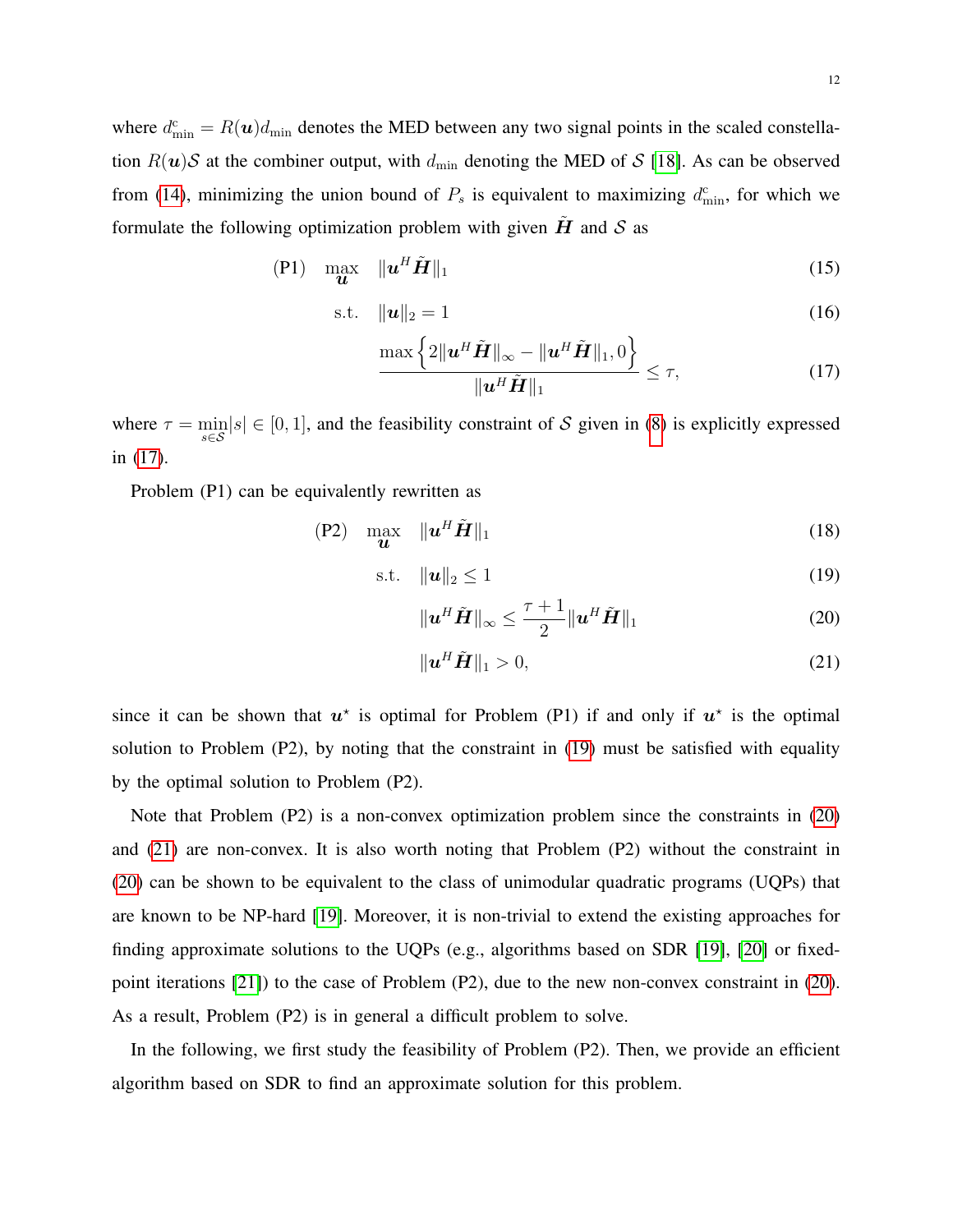## *B. Feasibility of Problem (P2)*

The feasibility of Problem (P2) can be verified by solving the following problem:

$$
(P2-F) \quad \text{find} \quad u \tag{22}
$$

$$
\text{s.t.} \quad \|\boldsymbol{u}^H \tilde{\boldsymbol{H}}\|_{\infty} \leq \frac{\tau + 1}{2} \|\boldsymbol{u}^H \tilde{\boldsymbol{H}}\|_{1} \tag{23}
$$

$$
\|\mathbf{u}^H\tilde{\mathbf{H}}\|_1 > 0. \tag{24}
$$

Specifically, any feasible solution to Problem (P2) is also a feasible solution to Problem (P2-F); on the other hand, for any feasible solution u to Problem (P2-F),  $\frac{u}{\|u\|_2}$  is a feasible solution to Problem (P2). Although Problem (P2-F) is in general difficult to solve due to the non-convex constraints, useful insights can be drawn by investigating its structure, as shown in the following proposition.

<span id="page-12-0"></span>*Proposition 1:* Problem (P2) is feasible if  $\text{rank}(\tilde{\mathbf{H}}) \geq 2$ .

*Proof:* Please refer to Appendix [A.](#page-26-0)

Based on Proposition [1,](#page-12-0) Problem (P2) is always feasible under the assumed i.i.d. Rayleigh fading MIMO channel with  $M_t, M_r \geq 2$ . Moreover, we provide the following lemma.

<span id="page-12-1"></span>*Lemma 1:* The optimal  $u_f$  to the following problem is a feasible solution to Problem (P2):

$$
\text{(P2-FS)} \quad \max_{\substack{\| \boldsymbol{u}_f \|_2 \leq 1 \\ j \in \{1, \dots, M_t\}}} \quad \Re \{ \boldsymbol{u}_f^H \sum_{i=1}^{M_t} \tilde{\boldsymbol{h}}_i \} \tag{25}
$$

$$
\text{s.t.} \quad \mathbf{u}_f^H \left( 2\tilde{\mathbf{h}}_j - \sum_{i=1}^{M_t} \tilde{\mathbf{h}}_i \right) = 0. \tag{26}
$$

*Proof:* Please refer to Appendix [B.](#page-27-0)

Based on Lemma [1,](#page-12-1) a feasible solution to Problem (P2) can be obtained by solving Problem (P2-FS). Note that Problem (P2-FS) with any given  $j \in \{1, ..., M_t\}$  is a convex optimization problem, which can be efficiently solved via existing software, e.g., CVX [\[22\]](#page-29-11). Thus, by first finding the optimal  $u_f$  for each given j, the globally optimal  $u_f$  can be easily obtained via one-dimensional search over  $j$ .

<span id="page-12-3"></span><span id="page-12-2"></span> $\blacksquare$ 

<span id="page-12-4"></span> $\blacksquare$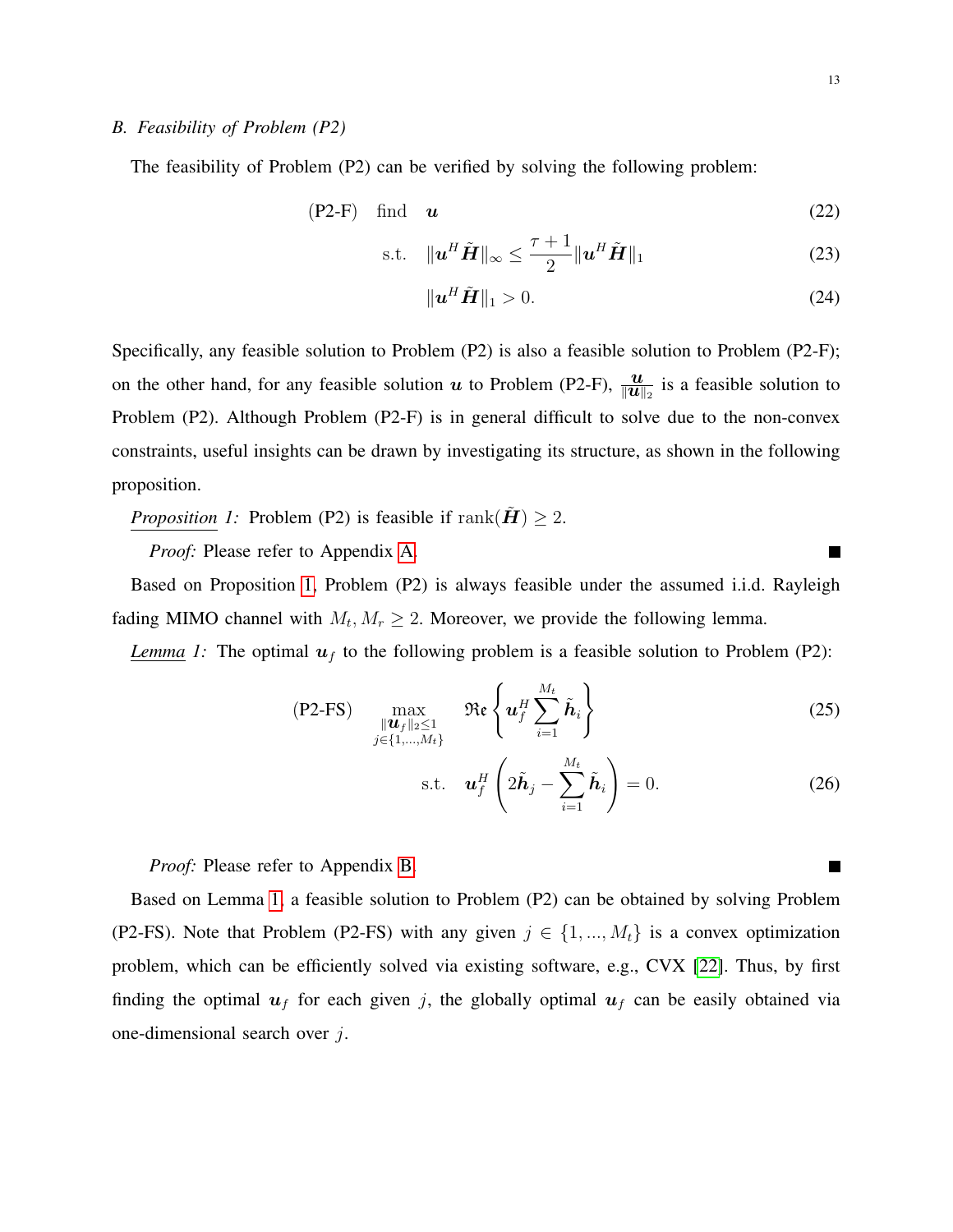# *C. Proposed Solution to Problem (P2)*

In the following, we study how to solve Problem (P2). First, we introduce an auxiliary vector  $p \in \mathbb{C}^{M_t \times 1}$  with  $|p_i| = 1, i = 1, ..., M_t$ . The objective function of Problem (P2) can be shown to be equivalently given by

<span id="page-13-0"></span>
$$
\|\boldsymbol{u}^H\tilde{\boldsymbol{H}}\|_1 = \max_{|p_i|=1, i=1,\dots,M_t} \Re\left\{\boldsymbol{u}^H\tilde{\boldsymbol{H}}\boldsymbol{p}\right\}.
$$
 (27)

For any given u, denote  $p^*(u)$  as the optimal solution to the problem on the RHS of [\(27\)](#page-13-0), whose elements can be shown to be given by

<span id="page-13-2"></span>
$$
p_i^{\star}(\boldsymbol{u}) = e^{-j \arg \left\{ \boldsymbol{u}^H \tilde{\boldsymbol{h}}_i \right\}}, \quad i = 1, ..., M_t.
$$
 (28)

With [\(27\)](#page-13-0) and [\(28\)](#page-13-1), we have the following proposition.

*Proposition 2:* Problem (P2) is equivalent to the following problem:

$$
(P3) \quad \max_{\mathbf{u}, \mathbf{p}} \quad \Re \mathfrak{e} \left\{ \mathbf{u}^H \tilde{\mathbf{H}} \mathbf{p} \right\} \tag{29}
$$

$$
\text{s.t.} \quad \|\boldsymbol{u}\|_2 \le 1 \tag{30}
$$

$$
\|\boldsymbol{u}^H\tilde{\boldsymbol{H}}\|_{\infty} \leq \frac{\tau+1}{2} \Re\left\{\boldsymbol{u}^H\tilde{\boldsymbol{H}}\boldsymbol{p}\right\} \tag{31}
$$

$$
|p_i| = 1, \quad i = 1, ..., M_t.
$$
\n(32)

*Proof:* Please refer to Appendix [C.](#page-27-1)

Problem (P3) can be shown to be a non-convex QCQP. Next, we propose a customized SDRbased algorithm for solving it. Specifically, we define  $\bm{w} = [\bm{u}^T~\bm{p}^T]^T \in \mathbb{C}^{(M_r+M_t)\times 1}$ ,  $\bm{W} = \bm{w}\bm{w}^H$ and formulate the following problem:

$$
\begin{array}{ll}\n\text{(P3-SDR)} & \text{max} & \Re\{\text{tr}(\mathbf{A}\mathbf{W}\mathbf{G})\}\n\end{array} \tag{33}
$$

$$
\text{s.t.} \quad \text{tr}(\boldsymbol{W}) \le M_t + 1 \tag{34}
$$

$$
\left|\boldsymbol{e}_i^T \mathbf{A} \mathbf{W} \boldsymbol{g}_i\right| \le \frac{\tau+1}{2} \Re \{\text{tr}(\mathbf{A} \mathbf{W} \mathbf{G})\}, \quad i = 1, ..., M_t \tag{35}
$$

$$
[\mathbf{W}]_{i,i} = 1, \qquad i = M_r + 1, ..., M_r + M_t \tag{36}
$$

$$
W \succeq 0,\tag{37}
$$

<span id="page-13-1"></span> $\blacksquare$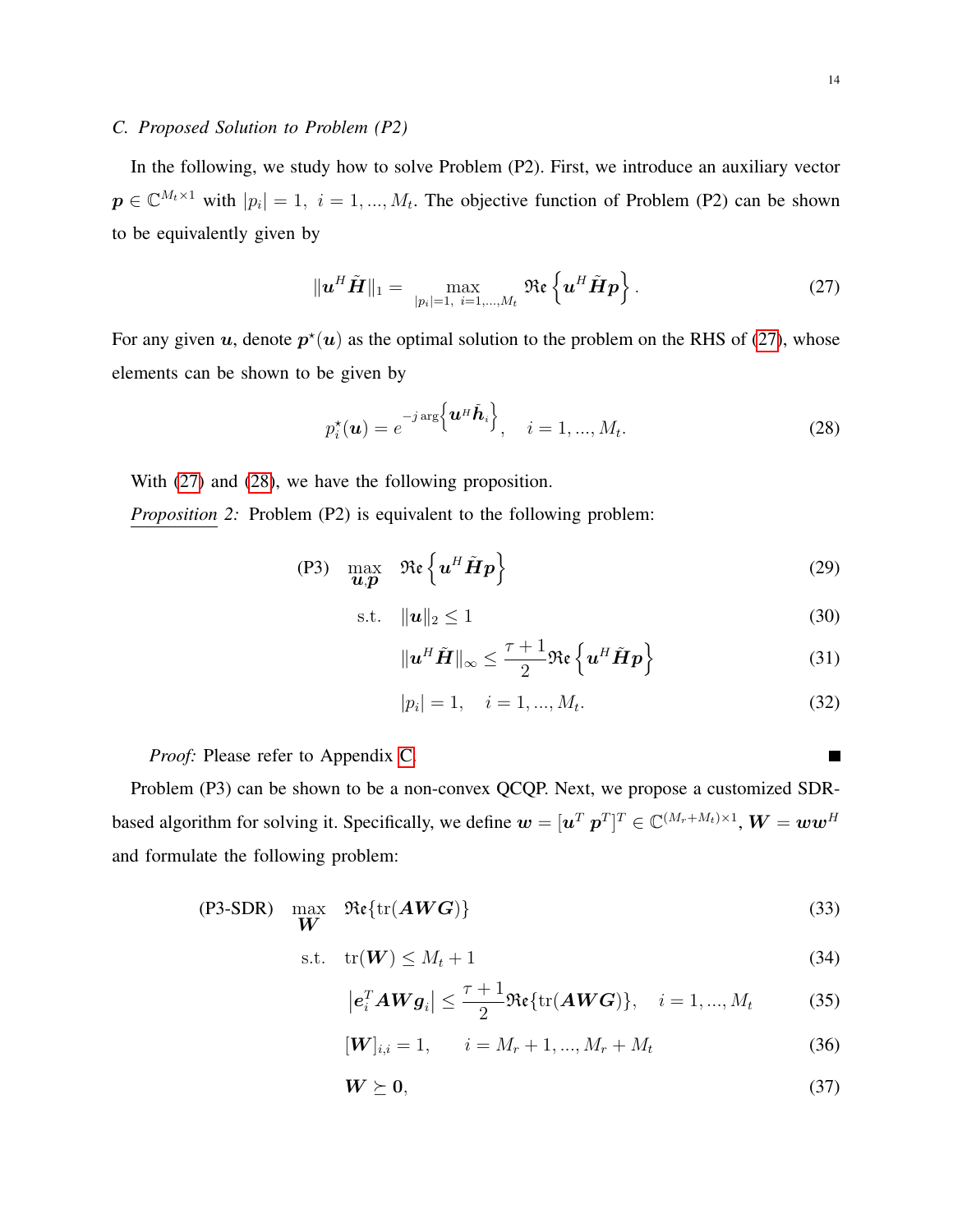where  $\boldsymbol{A} = [\boldsymbol{0}_{M_t \times M_r} \ \boldsymbol{I}_{M_t}]; \ \boldsymbol{G} = \left[\tilde{\boldsymbol{H}}^T \ \boldsymbol{0}_{M_t \times M_t}^T\right]^T$  with the *i*th column vector denoted by  $\boldsymbol{g}_i$ ;  $e_i$  denotes the *i*th column vector of  $I_{M_t}$ . It can be shown that Problem (P3) is equivalent to Problem (P3-SDR) with the additional constraint of rank( $W$ ) = 1. Therefore, the optimal value of Problem (P3-SDR) is in general an upper bound on those of Problem (P3) and Problem (P2).

Problem (P3-SDR) is a semi-definite program (SDP), which can be efficiently solved via existing software, e.g. CVX [\[22\]](#page-29-11). Let  $W^*$  and  $(u^*, p^*)$  denote the optimal solutions to Problem (P3-SDR) and Problem (P3), respectively. If  $\text{rank}(W^*) = 1$ , our relaxation is tight and  $w^* = [u^{*T} p^{*T}]^T$  can be obtained from the eigenvalue decomposition (EVD) of  $W^*$ . The optimal solution to Problem (P2) is thus obtained as  $u^*$ . Otherwise, for the case of rank $(W^*) > 1$ , we aim to extract an approximate solution to Problem (P2) from  $W^*$ , for which a commonly adopted approach is via the so-called Gaussian randomization method (see e.g., [\[20\]](#page-29-9) and references therein). By customizing this method to our problem, we propose two randomization algorithms denoted by  $\text{Rand}_u$  and  $\text{Rand}_p$ , which are summarized in Algorithm [1](#page-14-0) and Algorithm [2,](#page-15-0) respectively.

<span id="page-14-0"></span>

| <b>Algorithm 1:</b> $\text{Rand}_u$                                                                                                                    |
|--------------------------------------------------------------------------------------------------------------------------------------------------------|
| <b>Input:</b> $W^*$ , $H$ , $\tau$ , $L_u$                                                                                                             |
| <b>Output:</b> $\tilde{u}_u$                                                                                                                           |
| 1 Obtain $W_{u}^{\star} \in \mathbb{C}^{M_{r} \times M_{r}}$ by $[W_{u}^{\star}]_{i,j} = [W^{\star}]_{i,j}, i = 1, , M_{r}, j = 1, , M_{r}$ .          |
| 2 if rank $(W_u^*)$ = 1 then                                                                                                                           |
| Obtain $\tilde{\mathbf{u}}_u$ by $\mathbf{W}_u^* = \tilde{\mathbf{u}}_u \tilde{\mathbf{u}}_u^H$ .<br>3 <sup>1</sup>                                    |
| <b>if</b> $\tilde{u}_u$ does not satisfy (20) or (21) then<br>$\overline{\mathbf{4}}$                                                                  |
| $\hat{\bm{u}}_u = \bm{0}.$<br>$\overline{\mathbf{5}}$                                                                                                  |
| end<br>6                                                                                                                                               |
| 7 else                                                                                                                                                 |
| for $l = 1$ to $L_u$ do<br>8                                                                                                                           |
| Generate $\tilde{v}^{(l)} \sim \mathcal{CN}(\mathbf{0}, \mathbf{W}_{u}^{\star}).$<br>$\overline{9}$                                                    |
| Obtain $\tilde{\boldsymbol{u}}^{(l)} = \frac{\tilde{\boldsymbol{v}}^{(l)}}{\ \tilde{\boldsymbol{v}}^{(l)}\ _2}$ .<br>10                                |
| <b>if</b> $\tilde{u}^{(l)}$ does not satisfy (20) or (21) then                                                                                         |
| 11                                                                                                                                                     |
| $\qquad \quad   \quad \tilde{\bm{u}}^{(l)} = \bm{0}.$<br>12                                                                                            |
| end<br>13                                                                                                                                              |
| end<br>14                                                                                                                                              |
| Set $l^* = \arg \max   \tilde{\boldsymbol{u}}^{(l)H} \tilde{\boldsymbol{H}}  _1$ , $\tilde{\boldsymbol{u}}_u = \tilde{\boldsymbol{u}}^{(l^*)}$ .<br>15 |
| $l = 1, , L_u$                                                                                                                                         |
| 16 end                                                                                                                                                 |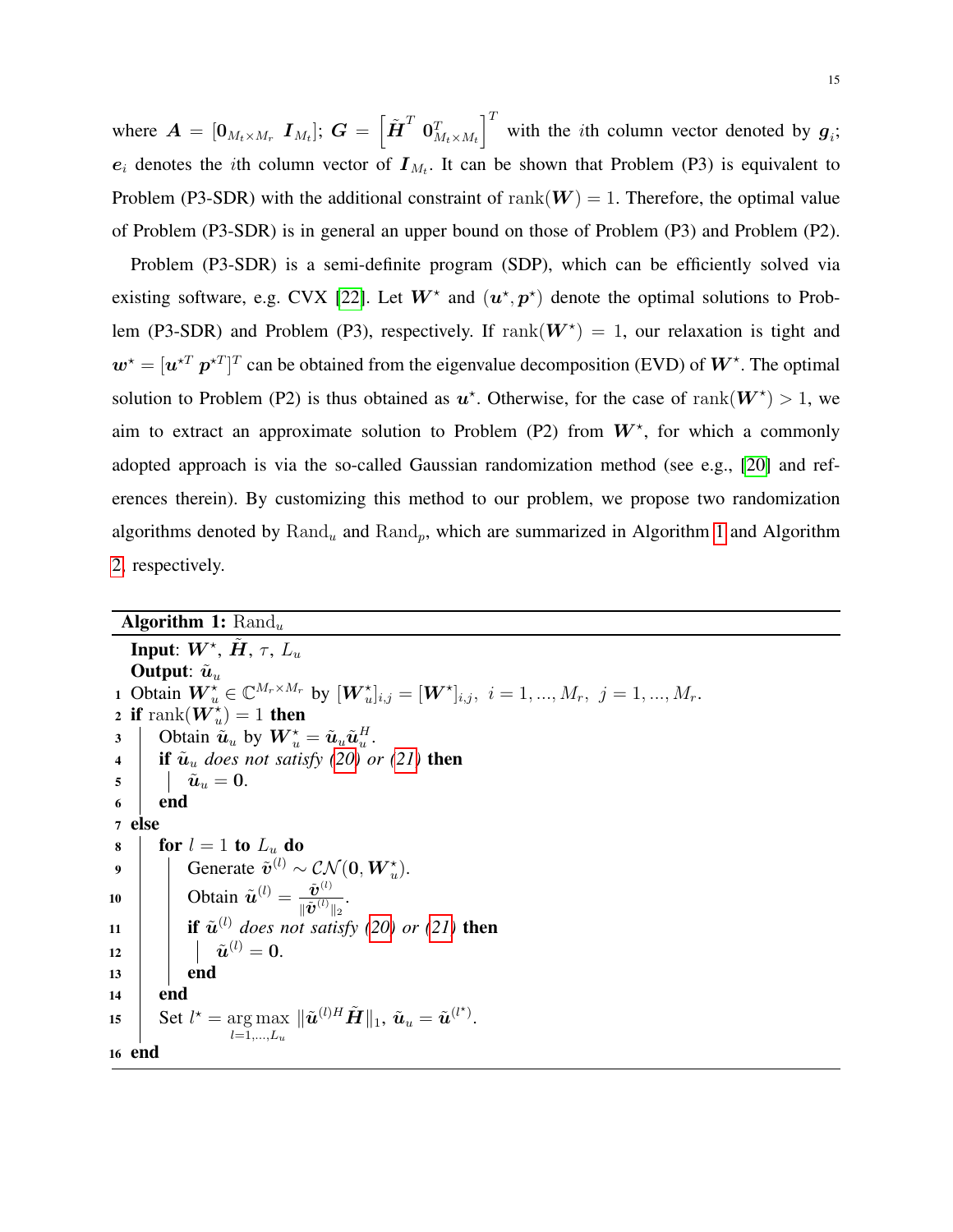<span id="page-15-0"></span>Input:  $\bm{W}^{\star},\, \tilde{\bm{H}},\, \tau,\, L_p$ Output:  $\tilde{u}_p$ 1 Obtain  $\boldsymbol{W}_{p}^{\star} \in \mathbb{C}^{M_t \times M_t}$  by  $[\boldsymbol{W}_{p}^{\star}]_{i,j} = [\boldsymbol{W}^{\star}]_{M_r+i,M_r+j}, i = 1, ..., M_t, j = 1, ..., M_t$ . 2 if  $\mathrm{rank}(\boldsymbol{W}_{p}^{\star})=1$  then 3 | Obtain  $\tilde{p}$  by  $\boldsymbol{W}_{p}^{\star} = \tilde{p}\tilde{p}^{H}$ . 4 **if** *Problem (P3)* is infeasible with given  $p = \tilde{p}$  then  $5 \mid \hat{u}_p = 0.$  $6$  else 7 | | Obtain  $\tilde{u}_p$  as the optimal solution to Problem (P3) with given  $p = \tilde{p}$ . 8 end <sup>9</sup> else 10 **for**  $l = 1$  to  $L_p$  do 11 Generate  $\xi^{(l)} \sim \mathcal{CN}(\mathbf{0}, \boldsymbol{W}_{p}^{\star}).$ 12 | Obtain  $\tilde{\boldsymbol{p}}^{(l)} = \begin{bmatrix} \tilde{p}_1^{(l)} \end{bmatrix}$  $\widetilde{p}^{(l)}_1,...,\widetilde{p}^{(l)}_M$  $\left(\begin{matrix} l\ M_t \end{matrix}\right)^T$  by  $\tilde{p}_i^{(l)}=e^{j\arg\left\{\xi_i^{(l)}\right\}},\ \forall i.$ 13 **if** *Problem (P3)* is infeasible with given  $p = \tilde{p}^{(l)}$  then <sup>14</sup> u˜ (l) = 0.  $15$  else 16  $\parallel$   $\parallel$  Obtain  $\tilde{u}^{(l)}$  as the optimal solution to Problem (P3) with given  $p = \tilde{p}^{(l)}$ .  $17$  end <sup>18</sup> end 19 Set  $l^* = \arg \max$  $_{l=1,...,L_p}$  $\|\tilde{\bm{u}}^{(l)H}\tilde{\bm{H}}\|_1,\,\tilde{\bm{u}}_p=\tilde{\bm{u}}^{(l^\star)}.$ <sup>20</sup> end

However, it is worth noting that due to the non-convex constraint given in [\(20\)](#page-11-2) of Problem (P2), the feasibility of the approximate solution obtained by Algorithm [1](#page-14-0) or Algorithm [2](#page-15-0) cannot be guaranteed in general (i.e.,  $\tilde{u}_u = 0$  or  $\tilde{u}_p = 0$  may occur). Therefore, we propose to employ both Algorithm [1](#page-14-0) and Algorithm [2](#page-15-0) to find  $\tilde{u}_u$  and  $\tilde{u}_p$ , respectively, based on  $W^*$ ; while we also solve Problem (P2-FS) to find a feasible solution denoted by  $\tilde{u}_f$ . Then, an approximate solution to Problem (P2) is chosen from  $\tilde{u}_u$ ,  $\tilde{u}_p$  and  $\tilde{u}_f$  as the one that achieves the maximum objective value of Problem (P2). It is worth noting that since  $\tilde{u}_f$  is always a feasible solution to Problem (P2), the feasibility of the selected solution is guaranteed.

To summarize, we provide Algorithm [3,](#page-16-0) which finds an approximate solution to Problem (P2) denoted by  $\tilde{u}$ . Note that  $\tilde{u}$  is always feasible for Problem (P2), and is optimal if its corresponding  $rank(\boldsymbol{W}^{\star})=1.$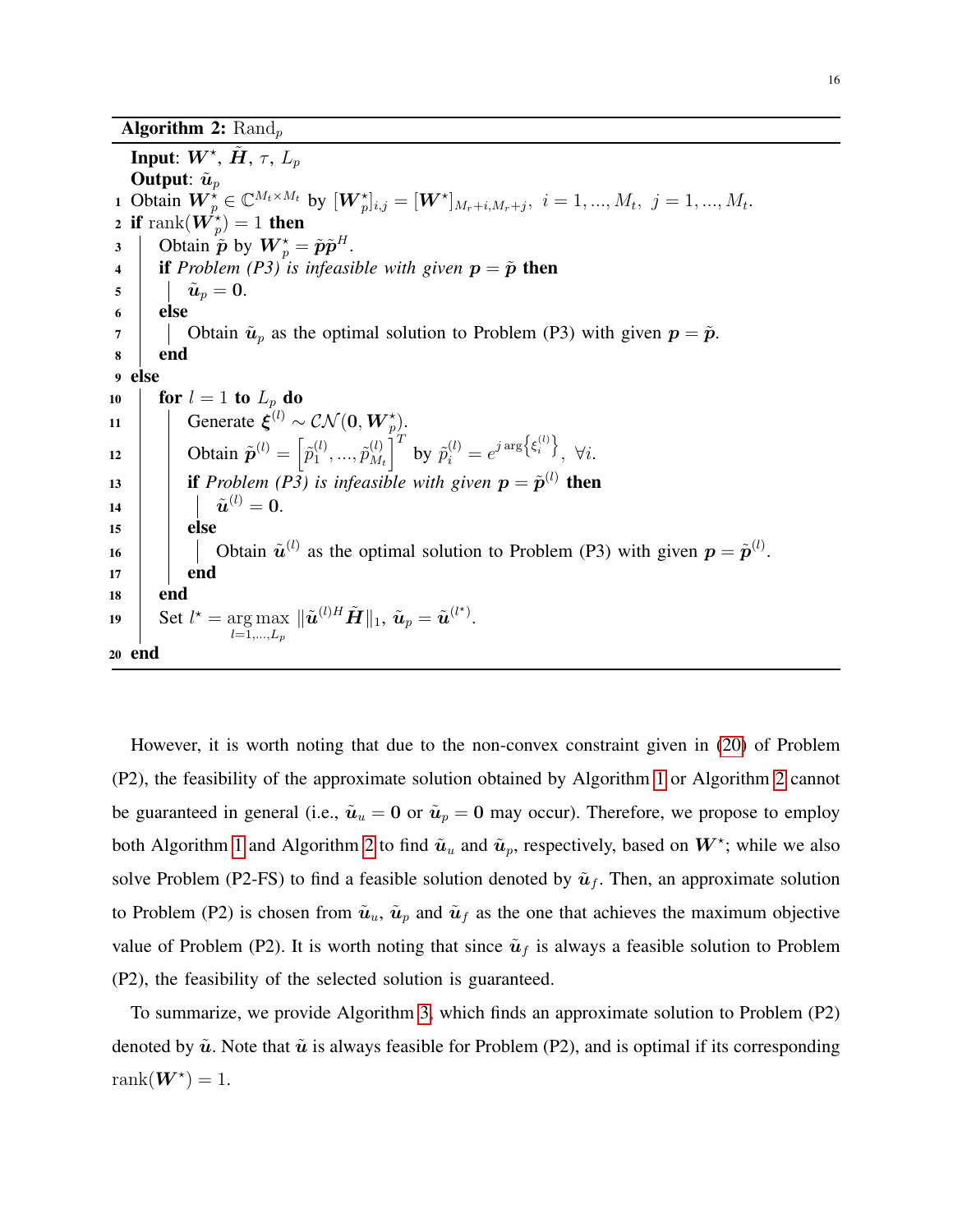Algorithm 3: Algorithm for finding an approximate solution to Problem (P2)

<span id="page-16-0"></span>**Input:**  $H$ ,  $\tau$ ,  $L_u$ ,  $L_p$ Output:  $\tilde{u}$ 1 Obtain  $W^*$  by solving Problem (P3-SDR). 2 if  $\text{rank}(W^{\star}) = 1$  then 3 | Obtain  $w^*$  by  $W^* = w^*w^{*H}$ . 4 | Obtain  $\tilde{\boldsymbol{u}} = \boldsymbol{u}^*$  by  $u_j^* = w_j^*$ ,  $j = 1, ..., M_r$ . <sup>5</sup> else 6 Obtain  $\tilde{u}_f$  as the optimal solution to Problem (P2-FS). Obtain  $\tilde{u}_u$  and  $\tilde{u}_p$  via Algorithm [1](#page-14-0) and Algorithm [2,](#page-15-0) respectively. 7 | Obtain  $\tilde{\boldsymbol{u}} = \arg \max$  $\tilde{\bm u}_f \tilde{\bm u}_u \tilde{\bm u}_p$  $\Big\{\|\tilde{\bm u}_f^H\tilde{\bm H}\|_1, \|\tilde{\bm u}_u^H\tilde{\bm H}\|_1, \|\tilde{\bm u}_p^H\tilde{\bm H}\|_1\Big\}.$ <sup>8</sup> end

# IV. TRANSCEIVER OPTIMIZATION FOR MULTI-STREAM TRANSMISSION

For multi-stream transmission, our objective is to minimize the maximum SER over the  $K$ data streams, by jointly optimizing  $\{{\bm u}_k\}_{k=1}^K$  and the transmit antenna grouping with given  $\tilde{{\bm H}}$ and S. First, we consider the optimization of  $\{u_k\}_{k=1}^K$  with given transmit antenna grouping, based on the MMSE or ZF criterion, respectively.

## *A. MMSE-based Receive Beamforming*

*1) Problem Formulation:* First, note that the inter-group interference at each of the kth data stream given by  $u_k^H \tilde{H}_{[-k]} x_{[-k]} = u_k^H \sum_{j \neq k} \tilde{H}_j x_j$  is a random variable, whose distribution is difficult to obtain since each  $x_j$  is designed via a nonlinear mapping from  $\alpha_j s_j$  based on  $u_j^H \tilde{H}_j$ , as illustrated in Section II. For the purpose of analysis, in this subsection, we approximate the inter-group interference at the kth data stream by a Gaussian random variable with zero mean and variance  $\mathbb{E}[\|\boldsymbol{u}_k^H\tilde{\boldsymbol{H}}_{[-k]}\boldsymbol{x}_{[-k]}\|_2^2]$ .<sup>[8](#page-0-0)</sup>

Then, similar to the case of single-stream transmission, we approximate the SER at the kth

<sup>&</sup>lt;sup>8</sup>Note that as the total number of interfering data streams  $K - 1$  grows, the accuracy of this approximation increases due to the central limit theorem.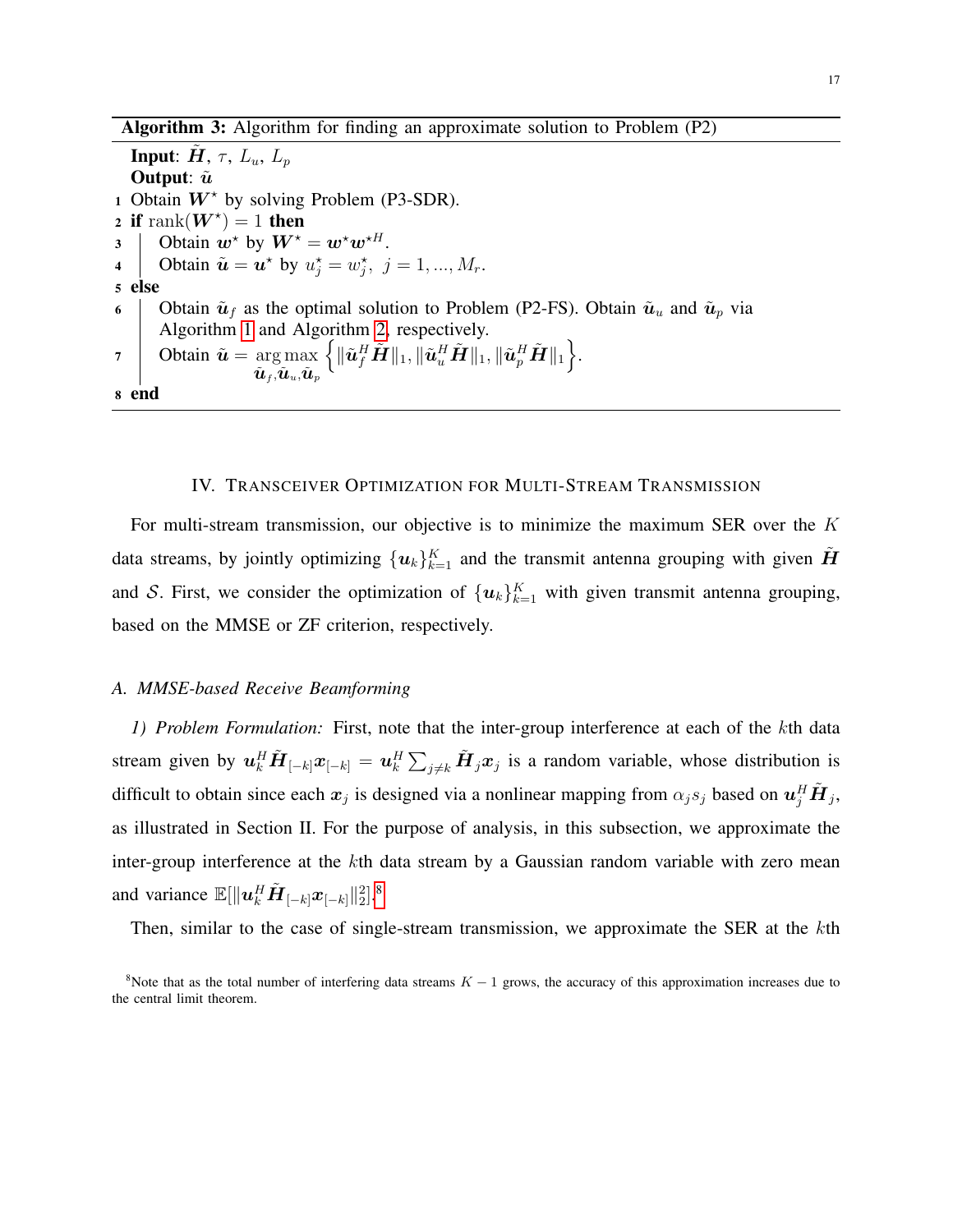data stream,  $P_s(k)$ , with an upper bound, which is given by

<span id="page-17-0"></span>
$$
P_s(k) \leq (N-1)Q \left( \frac{\sqrt{\frac{P}{M_t}} ||\boldsymbol{u}_k^H \tilde{\boldsymbol{H}}_k||_1 d_{\min}}{\sqrt{2 \left( \mathbb{E} [\|\boldsymbol{u}_k^H \tilde{\boldsymbol{H}}_{[-k]} \boldsymbol{x}_{[-k]} \|_2^2 + \sigma^2 \right)} \right)}
$$
  
\n
$$
\leq (N-1)Q \left( \frac{\sqrt{\frac{P}{M_t}} ||\boldsymbol{u}_k^H \tilde{\boldsymbol{H}}_k||_1 d_{\min}}{\sqrt{2 \left( \frac{P(K-1)}{K} ||\boldsymbol{u}_k^H \tilde{\boldsymbol{H}}_{[-k]} ||_2^2 + \sigma^2 \right)}} \right),
$$
\n(38)

where (a) results from the SER union bound (recall that we assume  $\max_{s \in S} |s| = 1$ , thus we should set  $\alpha_k = \sqrt{\frac{P}{M}}$  $\frac{P}{M_t} ||\mathbf{u}_k^H \tilde{\mathbf{H}}_k||_1$  in [\(13\)](#page-10-1)); (b) can be derived by noting that  $\mathbb{E}[\|\mathbf{u}_k^H \tilde{\mathbf{H}}_{[-k]} \mathbf{x}_{[-k]} \|^2_2] \leq$  $\mathbb{E}[\|\boldsymbol{u}_{k}^{H}\tilde{\boldsymbol{H}}_{[-k]}\|_{2}^{2}\| \boldsymbol{x}_{[-k]}\|_{2}^{2}] = \frac{P(K-1)}{K}\|\boldsymbol{u}_{k}^{H}\tilde{\boldsymbol{H}}_{[-k]}\|_{2}^{2}$  holds due to the Cauchy-Schwarz inequality. Notice from  $(38)$  that minimizing the maximum SER over the K data streams is equivalent to independently minimizing the SER of each data stream, by solving the following optimization problem for every  $k \in \{1, ..., K\}$ :

$$
\begin{array}{cc}\n\text{(P4)} & \max \quad \frac{\| \boldsymbol{u}_k^H \tilde{\boldsymbol{H}}_k \|_1}{\sqrt{\| \boldsymbol{u}_k^H \tilde{\boldsymbol{H}}_{[-k]} \|_2^2 + \tilde{\sigma}^2}}\n\end{array}\n\tag{39}
$$

$$
\text{s.t.} \quad \|\boldsymbol{u}_k\|_2 \le 1 \tag{40}
$$

<span id="page-17-2"></span><span id="page-17-1"></span>
$$
\|\boldsymbol{u}_{k}^{H}\tilde{\boldsymbol{H}}_{k}\|_{\infty} \leq \frac{\tau+1}{2}\|\boldsymbol{u}_{k}^{H}\tilde{\boldsymbol{H}}_{k}\|_{1}
$$
\n(41)

<span id="page-17-3"></span>
$$
\|\boldsymbol{u}_k^H\tilde{\boldsymbol{H}}_k\|_1 > 0,\tag{42}
$$

where  $\tilde{\sigma} = \sigma \sqrt{\frac{K}{P(K-1)}}$ . Note that minimizing the SER upper bound in [\(38\)](#page-17-0) can be shown to be equivalent to minimizing an upper bound of the mean squared error (MSE) between the symbol estimate  $\hat{s}_k = \frac{y_k}{\alpha_k}$  $\frac{y_k}{\alpha_k}$  and  $s_k$ , thus we term this scheme as MMSE-based receive beamforming.

*2) Feasibility and Proposed Solution of Problem (P4):* Next, note that Problem (P4) is feasible if and only if there exists  $u_k$  such that the constraints in [\(40\)](#page-17-1), [\(41\)](#page-17-2) and [\(42\)](#page-17-3) are satisfied, which is similar to the feasibility condition of Problem (P2) in the case of single-stream transmission. Therefore, similar to the proof of Proposition [1,](#page-12-0) Problem (P4) can be shown to be feasible if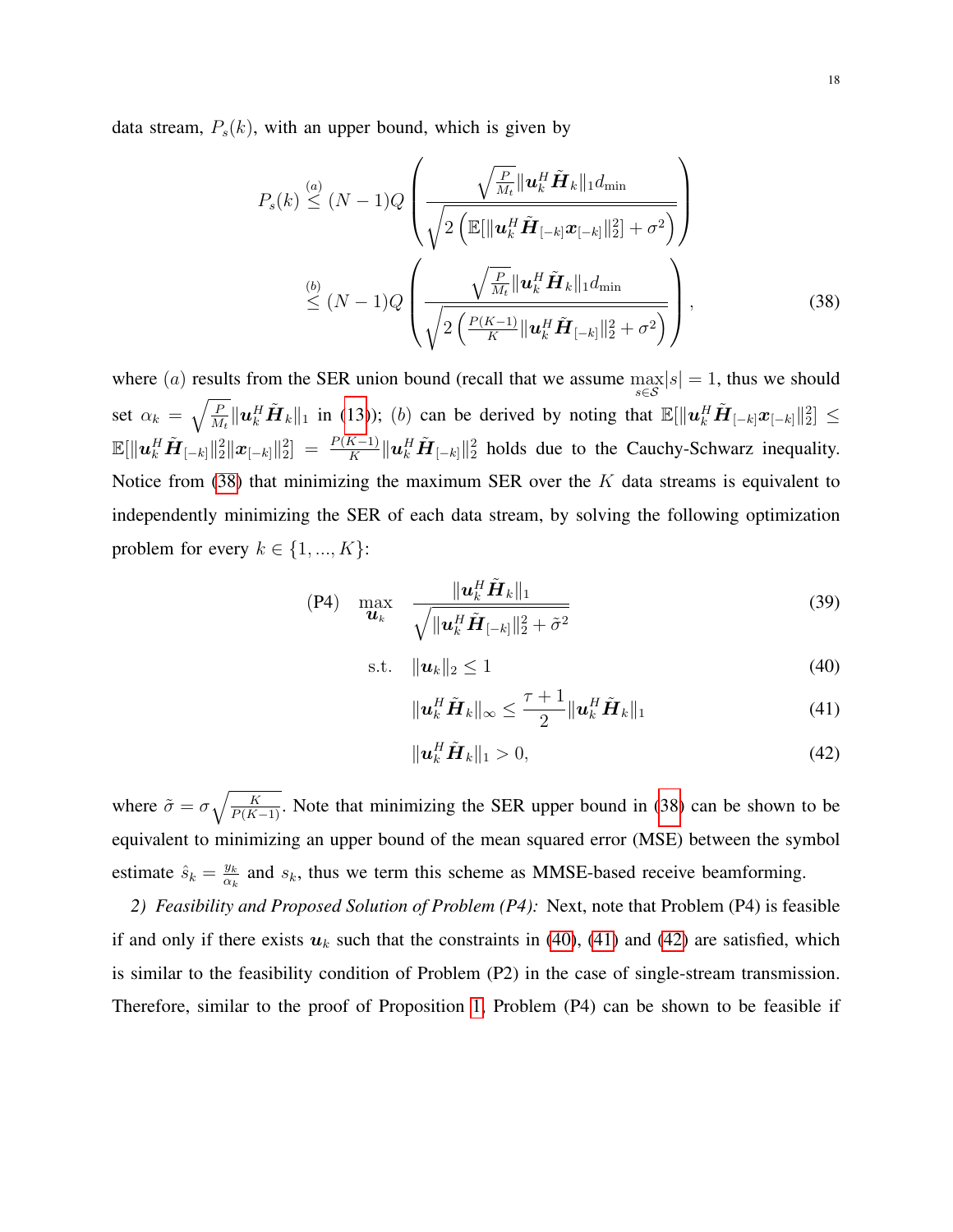rank $(\tilde{\bm{H}}_k) \ge 2$ , i.e.,  $\frac{M_t}{K} \ge 2$  under the assumed i.i.d. Rayleigh fading channel.<sup>[9](#page-0-0)</sup>

Then, by applying the Charnes-Cooper transformation [\[23\]](#page-29-12) to Problem (P4), we have the following proposition.

*Proposition 3:* Problem (P4) is equivalent to the following problem:

<span id="page-18-0"></span>
$$
\text{(P5)}\quad \max_{\boldsymbol{u}_k, t_k} \quad \|\boldsymbol{u}_k^H \tilde{\boldsymbol{H}}_k\|_1 \tag{43}
$$

s.t. 
$$
\|\mathbf{u}_k^H \tilde{\mathbf{H}}_{[-k]}\|_2^2 + t_k \tilde{\sigma}^2 = 1
$$
 (44)

$$
\|\boldsymbol{u}_k\|_2 \leq \sqrt{t_k} \tag{45}
$$

$$
\|\boldsymbol{u}_{k}^{H}\tilde{\boldsymbol{H}}_{k}\|_{\infty} \leq \frac{\tau+1}{2}\|\boldsymbol{u}_{k}^{H}\tilde{\boldsymbol{H}}_{k}\|_{1}
$$
(46)

$$
\|\boldsymbol{u}_k^H\tilde{\boldsymbol{H}}_k\|_1 > 0\tag{47}
$$

$$
t_k > 0. \tag{48}
$$

*Proof:* Please refer to Appendix [D.](#page-28-7)

Furthermore, by introducing an auxiliary vector  $p_k \in \mathbb{C}^{\frac{M_t}{K} \times 1}$  with each element satisfying  $|p_{ki}| = 1, i = 1, ..., \frac{M_t}{K}$  $\frac{M_t}{K}$ , Problem (P5) can be shown to be equivalent to the following problem:

$$
(P6) \quad \max_{\mathbf{u}_k, \mathbf{p}_k} \quad \Re \mathfrak{e} \left\{ \mathbf{u}_k^H \tilde{\mathbf{H}}_k \mathbf{p}_k \right\} \tag{49}
$$

s.t. 
$$
\tilde{\sigma}^2 \|\boldsymbol{u}_k\|_2^2 + \|\boldsymbol{u}_k^H \tilde{\boldsymbol{H}}_{[-k]}\|_2^2 \le 1
$$
 (50)

$$
\|\boldsymbol{u}_{k}^{H}\tilde{\boldsymbol{H}}_{k}\|_{\infty} \leq \frac{\tau+1}{2} \Re \boldsymbol{\varepsilon} \left\{ \boldsymbol{u}_{k}^{H}\tilde{\boldsymbol{H}}_{k} \boldsymbol{p}_{k} \right\} \tag{51}
$$

$$
|p_{ki}| = 1, \quad i = 1, ..., \frac{M_t}{K}.
$$
 (52)

The proof is similar to that of Proposition [2,](#page-13-2) thus is omitted here for brevity. It is worth noting that given any feasible  $u_k$  to Problem (P6), the optimal value of Problem (P6) can be shown to be the same as that of Problem (P4) with the solution  $\tilde{\sigma} u_k / \sqrt{1 - ||u_k^H \tilde{H}_{[-k]}||_2^2}$ .

Note that Problem (P6) is a non-convex QCQP. In the following, we apply the SDR technique for finding an approximate solution to Problem (P6) as well as Problem (P4). Specifically, we

П

<sup>&</sup>lt;sup>9</sup>It then follows that the number of data streams should satisfy  $K \le \min\left\{M_r, \frac{M_t}{2}\right\}$ , which is expected since the degrees of freedom at the transmitter are reduced by half due to the stringent per-antenna CE constraint that fixes the amplitudes of the complex baseband signals.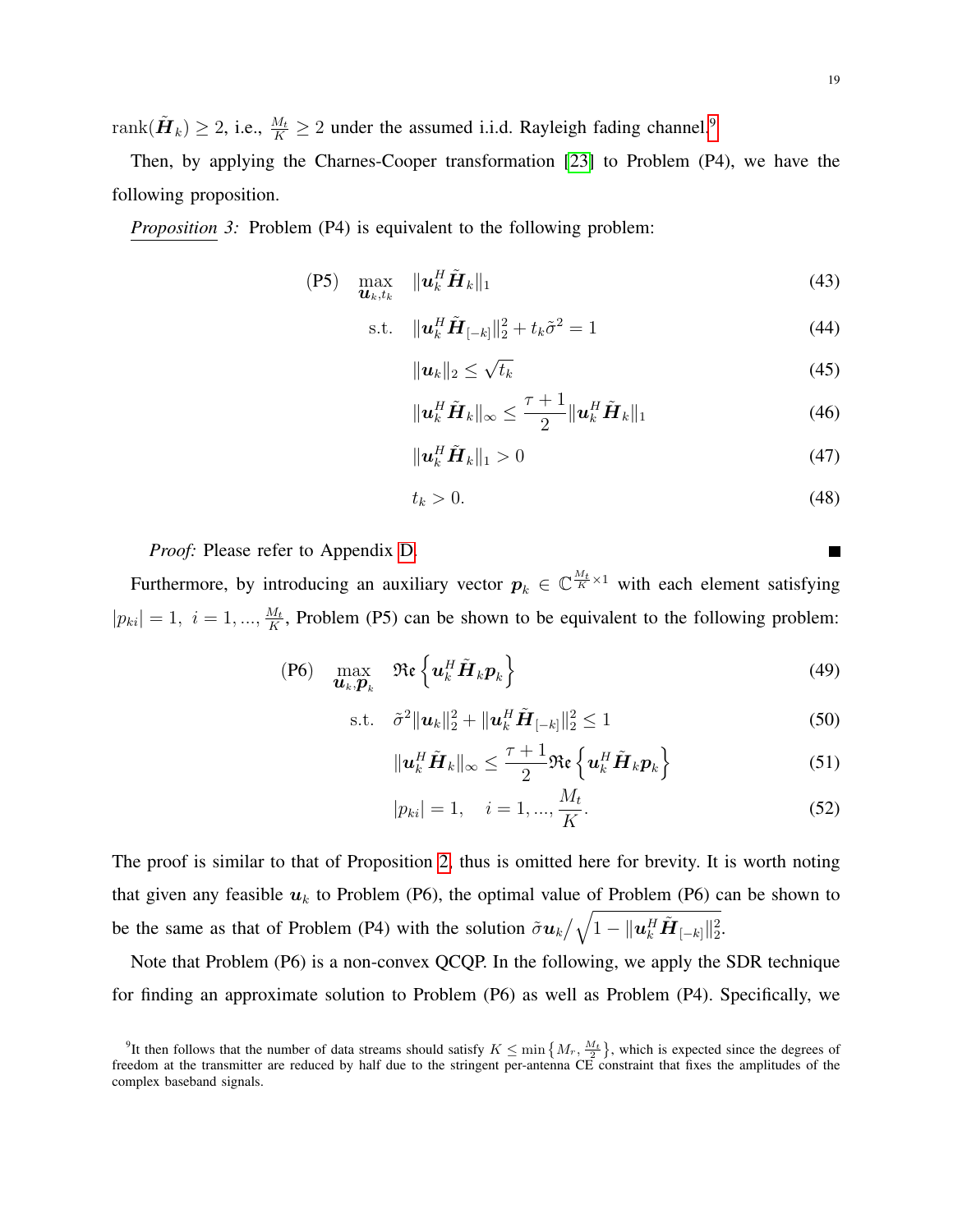define  $\boldsymbol{b}_k = [\boldsymbol{u}_k^T \ \boldsymbol{p}_k^T]^T, \ \boldsymbol{W}_k = \boldsymbol{b}_k \boldsymbol{b}_k^H$  $k<sub>k</sub><sup>H</sup>$  and formulate the following problem:

$$
\text{(P6-SDR)} \quad \max_{\boldsymbol{W}_k} \quad \mathfrak{Re}\{\text{tr}\left(\boldsymbol{A}\boldsymbol{W}_k\boldsymbol{G}_k\right)\}\tag{53}
$$

$$
\text{s.t.} \quad \tilde{\sigma}^2 \text{tr}(\boldsymbol{W}_k) + \text{tr}\left(\boldsymbol{W}_k \boldsymbol{G}_{[-k]}\boldsymbol{G}_{[-k]}^H\right) \le 1 + \frac{M_t}{K} \tilde{\sigma}^2 \tag{54}
$$

$$
\left| \boldsymbol{f}_i^T \boldsymbol{A} \boldsymbol{W}_k \boldsymbol{g}_{ki} \right| \leq \frac{\tau + 1}{2} \Re \left\{ \text{tr}(\boldsymbol{A} \boldsymbol{W}_k \boldsymbol{G}_k) \right\}, \quad i = 1, ..., \frac{M_t}{K} \tag{55}
$$

$$
[\boldsymbol{W}_k]_{i,i} = 1, \quad i = M_r + 1, ..., M_r + \frac{M_t}{K}
$$
\n(56)

$$
\boldsymbol{W}_k \succeq \boldsymbol{0},\tag{57}
$$

where  $\boldsymbol{A} = \left[ \boldsymbol{0}_{\frac{M_t}{K} \times M_r} \ \boldsymbol{I}_{\frac{M_t}{K}} \right]$  $\begin{bmatrix} \vdots \ \mathbf{G}_k = \left[ \tilde{\boldsymbol{H}}_{k}^{T} \ \boldsymbol{0}_{\frac{M_t}{K} \times \frac{M_t}{K}}^{T} \end{bmatrix}$  $\int_0^T$  with the *i*th column vector denoted by  $g_{ki}$ ;  $\bm{G}_{[-k]} =$  $\left[ \tilde{\boldsymbol{H}}_{[-k]}^T \ \boldsymbol{0}_{\frac{M_t}{K} \times \frac{M_t(K-1)}{K}}^T \right]$  $\mathcal{I}^T$ ;  $f_i$  denotes the *i*th column vector of  $I_{\frac{M_t}{K}}$ . It can be shown that Problem (P6) is equivalent to Problem (P6-SDR) with the additional constraint of rank( $W_k$ ) = 1, thus the optimal value of Problem (P6-SDR) is in general an upper bound on those of Problems (P6) and (P4).

Problem (P6-SDR) is an SDP which can be efficiently solved via existing software, e.g., CVX [\[22\]](#page-29-11). Let  $W_k^*$  and  $(u_k^*, p_k^*)$  denote the optimal solutions to Problem (P6-SDR) and Problem (P6), respectively. If  $\text{rank}(W_k^*) = 1$ , our relaxation is tight, and  $b_k^* = [u_k^{*T} \ p_k^{*T}]^T$  can be obtained from the EVD of  $W_k^*$ . The optimal solution to Problem (P4) is thus obtained as  $\tilde{\sigma} \bm{u}_k^{\star} / \sqrt{1 - \|\bm{u}_k^{\star H} \tilde{\bm{H}}_{[-k]}\|_2^2}$ . Otherwise, for the case of rank $(\bm{W}_k^{\star}) > 1$ , by noticing the similarity between Problem (P6) and Problem (P3), as well as that between Problem (P6-SDR) and Problem (P3-SDR), an approximate solution to Problem (P4) can be extracted from  $W_k^*$  by applying the Gaussian randomization methods proposed in Section III (i.e.,  $\text{Rand}_u$  and  $\text{Rand}_p$ ) with minor modification. It is also worth noting that a feasible solution to Problem (P4) can be always obtained by solving a similar problem as Problem (P2-FS). The overall algorithm for finding an approximate solution to Problem (P4) is similar to Algorithm 3 for Problem (P2) in the case of single-stream transmission, which is thus omitted here for brevity.

# *B. ZF-based Receive Beamforming*

*1) Problem Formulation:* In this subsection, we consider the ZF-based receive beamforming, where the inter-group interference at each data stream is eliminated by designing  $\{u_k\}_{k=1}^K$  subject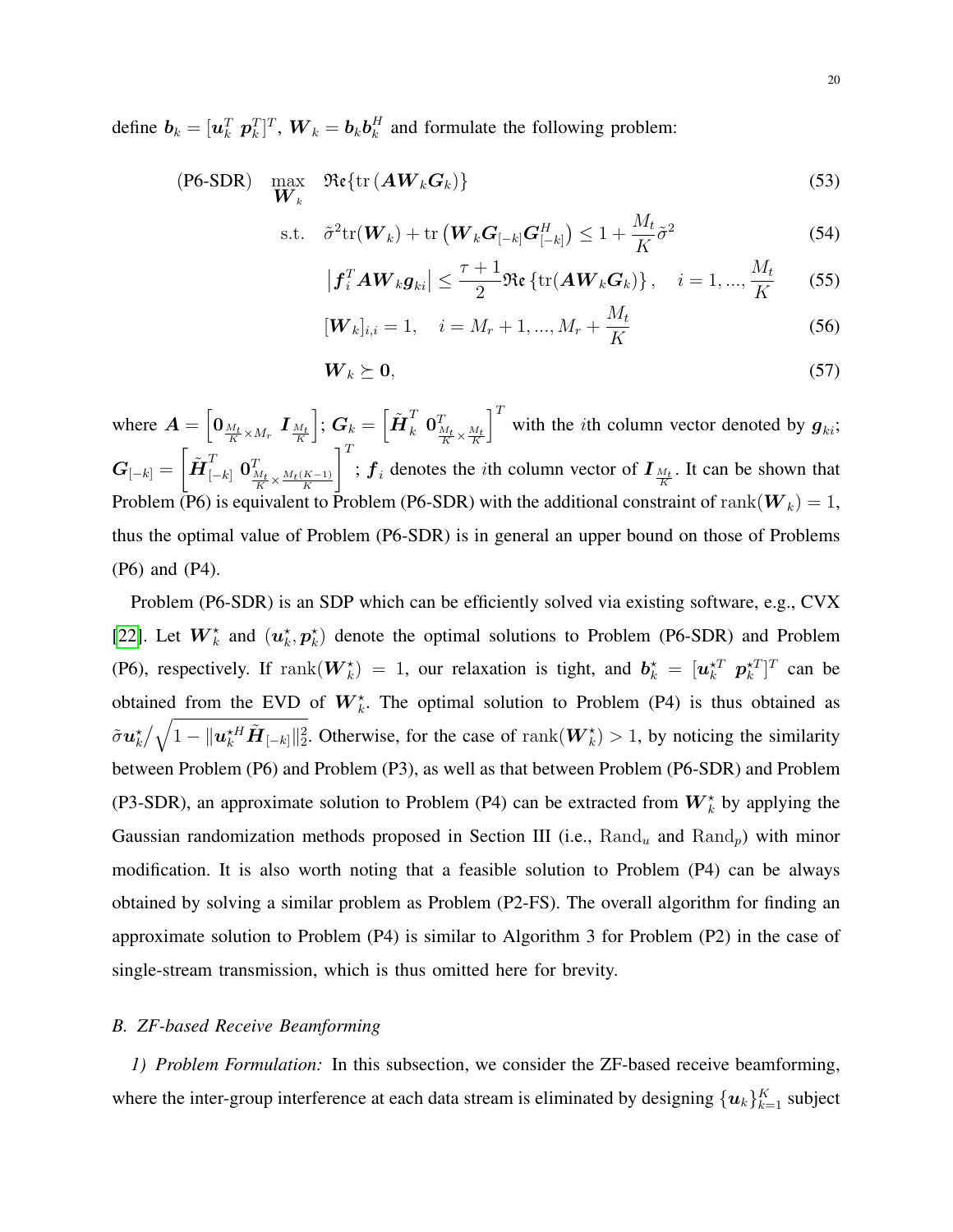to the following constraints:

<span id="page-20-0"></span>
$$
\boldsymbol{u}_k^H \tilde{\boldsymbol{H}}_{[-k]} = \mathbf{0}, \quad \forall k. \tag{58}
$$

Note that the equalities in [\(58\)](#page-20-0) have non-trivial solutions (i.e.,  $u_k \neq 0$ ,  $\forall k$ ) if and only if  $\mathrm{rank}\left( \tilde{\boldsymbol{H}}_{[-k]} \right) = \min\left\{ M_r, \frac{M_t(K-1)}{K} \right\}$  $\left\{\frac{K-1}{K}\right\} < M_r$ ,  $\forall k$  holds. This implies  $M_r \ge \frac{M_t(K-1)}{K} + 1$  needs to be true, which is thus assumed in this subsection.<sup>[10](#page-0-0)</sup>

The structures of  $u_k$ 's that satisfy [\(58\)](#page-20-0) can be simplified as follows. Let the singular value decomposition (SVD) of  $\tilde{\textbf{H}}_{[-k]}^{H}$  be denoted as

$$
\tilde{\boldsymbol{H}}_{[-k]}^{H} = \boldsymbol{U}_{k} \boldsymbol{\Lambda}_{k} \boldsymbol{V}_{k}^{H} = \boldsymbol{U}_{k} \boldsymbol{\Lambda}_{k} [\bar{\boldsymbol{V}}_{k} \ \tilde{\boldsymbol{V}}_{k}]^{H}, \qquad (59)
$$

where  $\mathbf{U}_k \in \mathbb{C}^{\frac{(K-1)M_t}{K} \times \frac{(K-1)M_t}{K}}$  and  $\mathbf{V}_k \in \mathbb{C}^{M_r \times M_r}$  are unitary matrices, i.e.,  $\mathbf{U}_k \mathbf{U}_k^H = \mathbf{U}_k^H \mathbf{U}_k =$  $\boldsymbol{I}_{\frac{(K-1)M_t}{K}},\boldsymbol{V}_k\boldsymbol{V}_k^H=\boldsymbol{V}_k^H\boldsymbol{V}_k=\boldsymbol{I}_{M_r},$  and  $\boldsymbol{\Lambda}_k=[\boldsymbol{\Sigma}_k \ \boldsymbol{0}]\in \mathbb{C}^{\frac{(K-1)M_t}{K}\times M_r}$  with  $\boldsymbol{\Sigma}_k\in \mathbb{C}^{\frac{(K-1)M_t}{K}\times \frac{(K-1)M_t}{K}}$ being a diagonal matrix. Furthermore,  $\bar{V}_k \in \mathbb{C}^{M_r \times \frac{(K-1)M_t}{K}}$  and  $\tilde{V}_k \in \mathbb{C}^{M_r \times \left(M_r - \frac{(K-1)M_t}{K}\right)}$  consist of the first  $\frac{(K-1)M_t}{K}$  and the last  $M_r - \frac{(K-1)M_t}{K}$  $\frac{(-1)M_t}{K}$  right singular vectors of  $\tilde{\bm{H}}_{{\left[ - \right.}}^H$  $\prod_{[-k]}^{11}$ , respectively. It can be shown that  $\tilde{V}_k$  with  $\tilde{V}_k^H \tilde{V}_k = I_{M_r - \frac{(K-1)M_t}{K}}$  forms an orthogonal basis for the null space of  $\tilde{\bm{H}}_{\mid -}^H$  $H_{[-k]}^H$ . Therefore, to guarantee  $\boldsymbol{u}_k^H \tilde{\boldsymbol{H}}_{[-k]} = 0$ ,  $\boldsymbol{u}_k$  must be in the following form:

<span id="page-20-1"></span>
$$
u_k = \tilde{V}_k w_k, \tag{60}
$$

where  $w_k \in \mathbb{C}^{\left(M_r - \frac{(K-1)M_t}{K}\right) \times 1}$ . By defining  $H_k = \tilde{V}_k^H \tilde{H}_k$ , we have

$$
y_k = \boldsymbol{u}_k^H \tilde{\boldsymbol{H}}_k \boldsymbol{x}_k + n_k = \boldsymbol{w}_k^H \boldsymbol{H}_k \boldsymbol{x}_k + n_k. \tag{61}
$$

As a result of [\(61\)](#page-20-1), the K data streams are transmitted over K parallel smaller-size MIMO sub-channels  $H_k$ 's, each with receive beamforming vector  $w_k$  and transmitted signal vector  $x_k$ . Similar to the case of single-stream transmission, we aim to minimize the maximum union bound of SER over the K data streams, which can be shown to be equivalent to solving the following

<sup>&</sup>lt;sup>10</sup>It is also worth noting that our results can be extended to the case of  $M_r < \frac{M_t(K-1)}{K} + 1$ , by switching off an appropriate number of transmit antennas.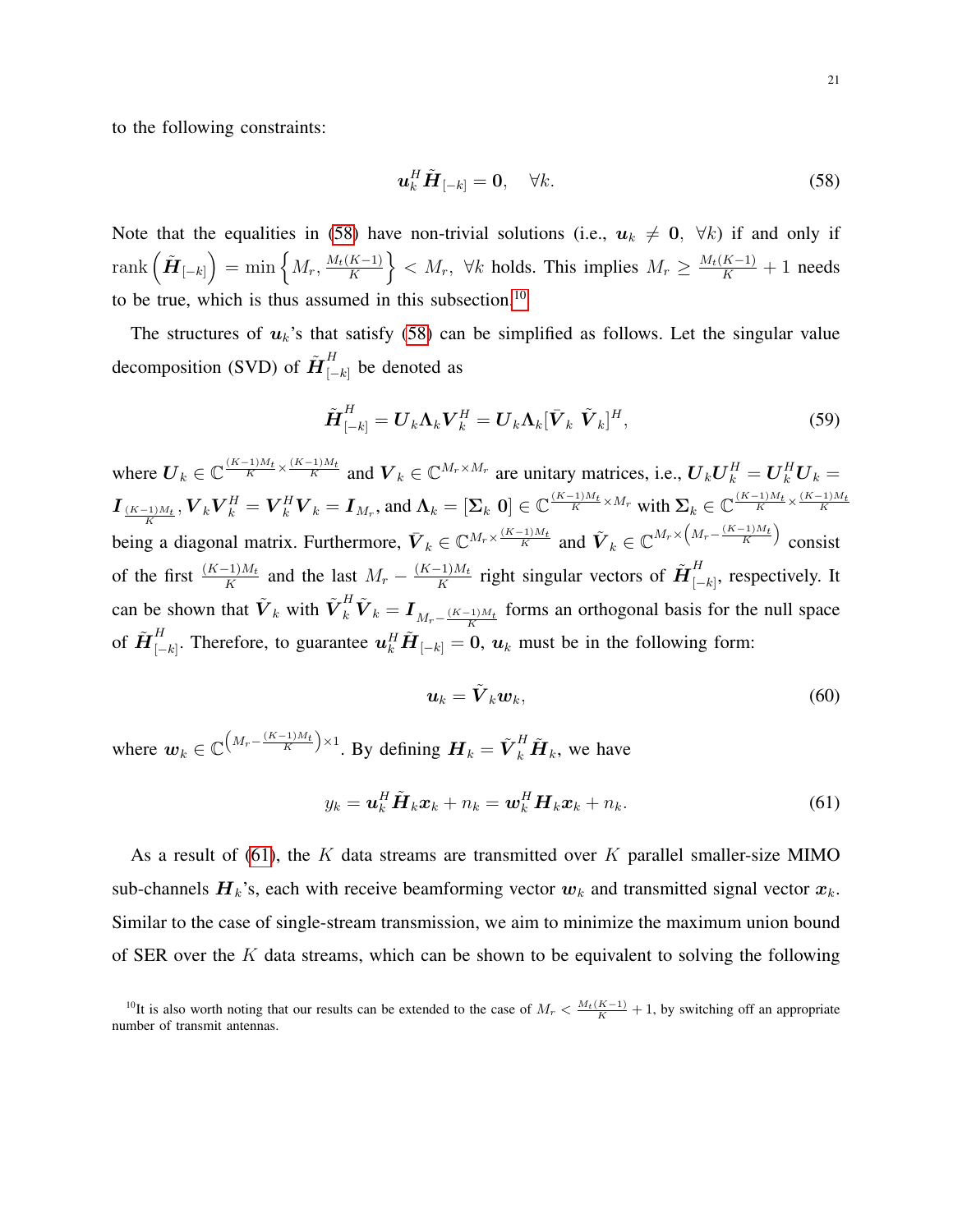problem for every  $k \in \{1, ..., K\}$ :

$$
\begin{array}{cc}\n\text{(P7)} & \max_{\boldsymbol{w}_k} & \|\boldsymbol{w}_k^H \boldsymbol{H}_k\|_1\n\end{array}\n\tag{62}
$$

$$
\text{s.t.} \quad \|\boldsymbol{w}_k\|_2 \le 1 \tag{63}
$$

$$
\|\boldsymbol{w}_{k}^{H}\boldsymbol{H}_{k}\|_{\infty} \leq \frac{\tau+1}{2} \|\boldsymbol{w}_{k}^{H}\boldsymbol{H}_{k}\|_{1}
$$
 (64)

<span id="page-21-0"></span>
$$
\|\mathbf{w}_k^H \mathbf{H}_k\|_1 > 0. \tag{65}
$$

*2) Feasibility and Proposed Solution of Problem (P7):* Next, by generalizing the result in Proposition [1,](#page-12-0) we provide a sufficient condition under which the feasibility of Problem (P7) is guaranteed for every  $k$ , as shown in the following proposition.

*Proposition* 4: Problem (P7) is feasible for all  $k \in \{1, ..., K\}$  with any given transmit antenna grouping, if  $M_r \ge \frac{(K-1)M_t}{K} + 2$  and  $\frac{M_t}{K} \ge 2$ .

*Proof:* Please refer to Appendix [E.](#page-28-8)

*Remark* 2: It is worth noting that for the case of  $2K \le M_r < \frac{(K-1)M_t}{K} + 2$  and  $\frac{M_t}{K} \ge 2$ , this scheme can still be made feasible by selecting a subset of  $M'_t, M'_t \in \left[2K, \frac{K(M_r-2)}{K-1}\right]$  transmit antennas for CE precoding with the other antennas not used.

Notice that Problem (P7) is in the same form as Problem (P2). Therefore, the solution to Problem (P7) can be readily obtained by applying Algorithm 3.

Finally, by solving Problem (P4) or Problem (P7) for all  $k \in \{1, ..., K\}$  with  $\{\tilde{\bm{H}}_k\}_{k=1}^K$  or  ${H_k}_{k=1}^K$  resulting from all possible transmit antenna groupings, the optimal grouping can be obtained as the one that yields the maximum minimum objective value of Problem (P4) or Problem (P7) over all  $k$ 's, respectively.

# V. NUMERICAL RESULTS

In this section, we provide numerical results to corroborate our study. We assume  $S$  is an N-ary QAM constellation unless specified otherwise. The average signal-to-noise ratio (SNR) is defined as  $SNR = \frac{P\beta}{\sigma^2}$ . The numbers of randomization trials for  $Rand_u$  and  $Rand_p$  are set as  $L_u = 50$  and  $L_p = 50$ , respectively.

П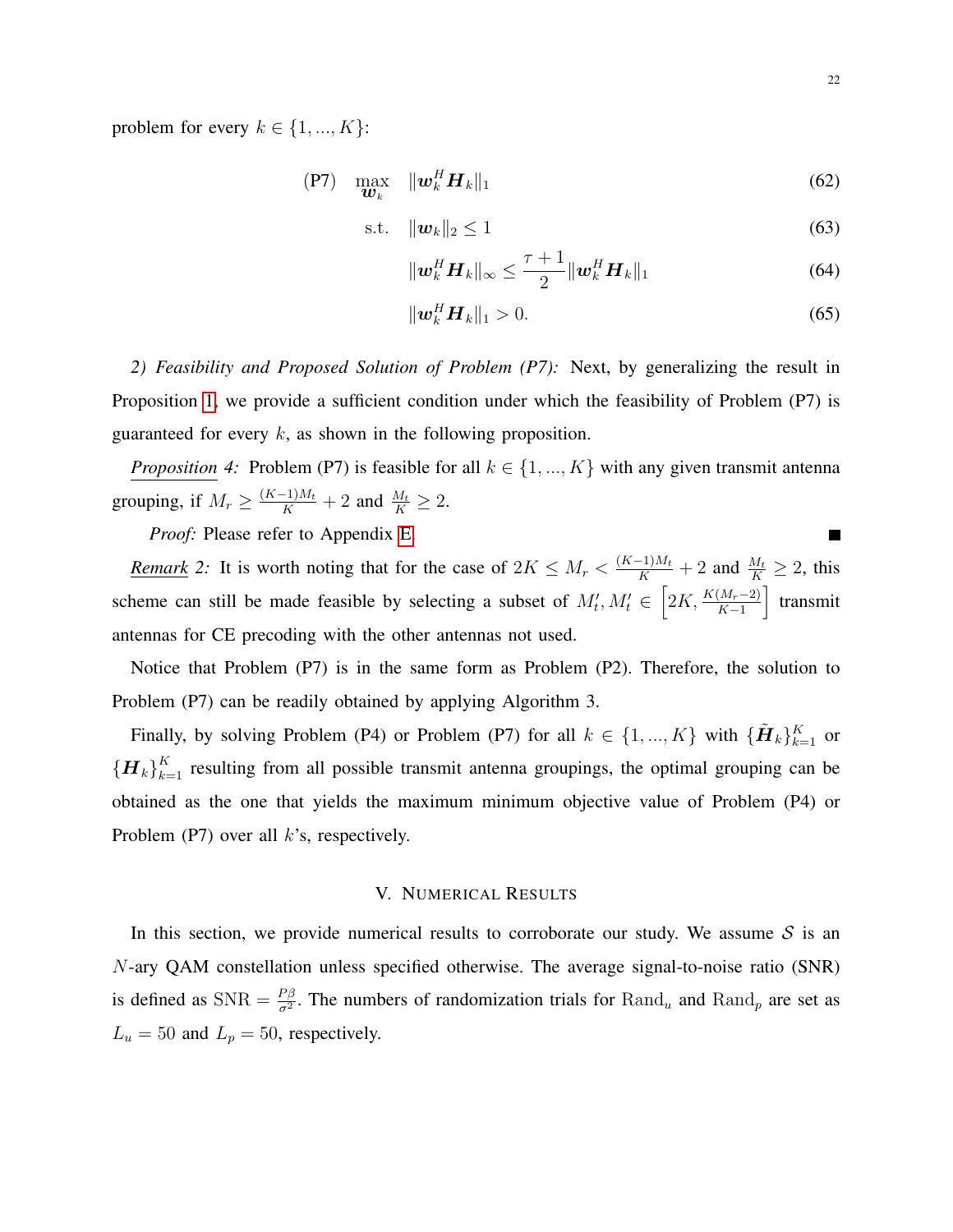In this subsection, we consider the case of single-stream transmission (i.e.,  $K = 1$ ) and compare the performance of our proposed receive beamforming scheme with the following benchmark schemes.

• Antenna Selection (AS): In this scheme, the *j*th element in the receive beamforming vector is given by  $u_j = 1$  if  $j = j^*$ , and  $u_j = 0$  otherwise, where  $j^*$  denotes the optimal solution to the following problem:

<span id="page-22-0"></span>
$$
\max_{j=1,\dots,M_r} \quad \|\tilde{\boldsymbol{h}}_j'\|_1
$$
\n
$$
\text{s.t.} \quad \|\tilde{\boldsymbol{h}}_j'\|_{\infty} \le \frac{\tau+1}{2} \|\tilde{\boldsymbol{h}}_j'\|_1,
$$
\n(66)

where  $\tilde{h}'_j$  denotes the transposed vector of the jth row of  $\tilde{H}$ . Problem [\(66\)](#page-22-0) can be easily solved via one-dimensional search over j. If Problem [\(66\)](#page-22-0) is infeasible, we set  $j^*$  = arg max  $j=1,...,M_r$  $\|\tilde{\boldsymbol{h}}_j'\|_1.$ 

• Strongest Eigenmode Beamforming (SEB): In this scheme, the receive beamforming vector is obtained as the optimal solution to the following problem:

$$
\max_{\|\boldsymbol{u}\|_2\leq 1} \quad \|\boldsymbol{u}^H\tilde{\boldsymbol{H}}\|_2,\tag{67}
$$

which can be shown to be the eigenvector corresponding to the maximum eigenvalue of  $\tilde{\bm{H}} \tilde{\bm{H}}^H.$ 

In Fig. [3,](#page-23-0) we consider the case of  $N = 16$  and show the average SERs of our proposed scheme and the benchmark schemes under the following setups: i)  $M_t = 2, M_r = 4$  and ii)  $M_t = M_r = 4$ . Note that for AS or SEB with 16-QAM constellation (i.e.,  $\min_{s \in S} |s| = \tau = \frac{1}{3}$  $\frac{1}{3}$ ), high SER can occur if the resulting receive beamforming vector  $u$  does not satisfy the constraint in [\(20\)](#page-11-2), thus is infeasible for CE precoding. Therefore, we also show in Fig. [3](#page-23-0) the average SERs of AS and SEB with hybrid 16-QAM/16-PSK (phase shift keying) constellations, where the constellation  $S$  at the combiner output is adaptively switched to 16-PSK if AS or SEB is infeasible with 16-QAM, to achieve the same transmission rate. Note that such schemes are always feasible, since 16-PSK constellation yields  $\min_{s \in S} |s| = \tau = 1$ , thus the constraint in [\(20\)](#page-11-2) is always satisfied.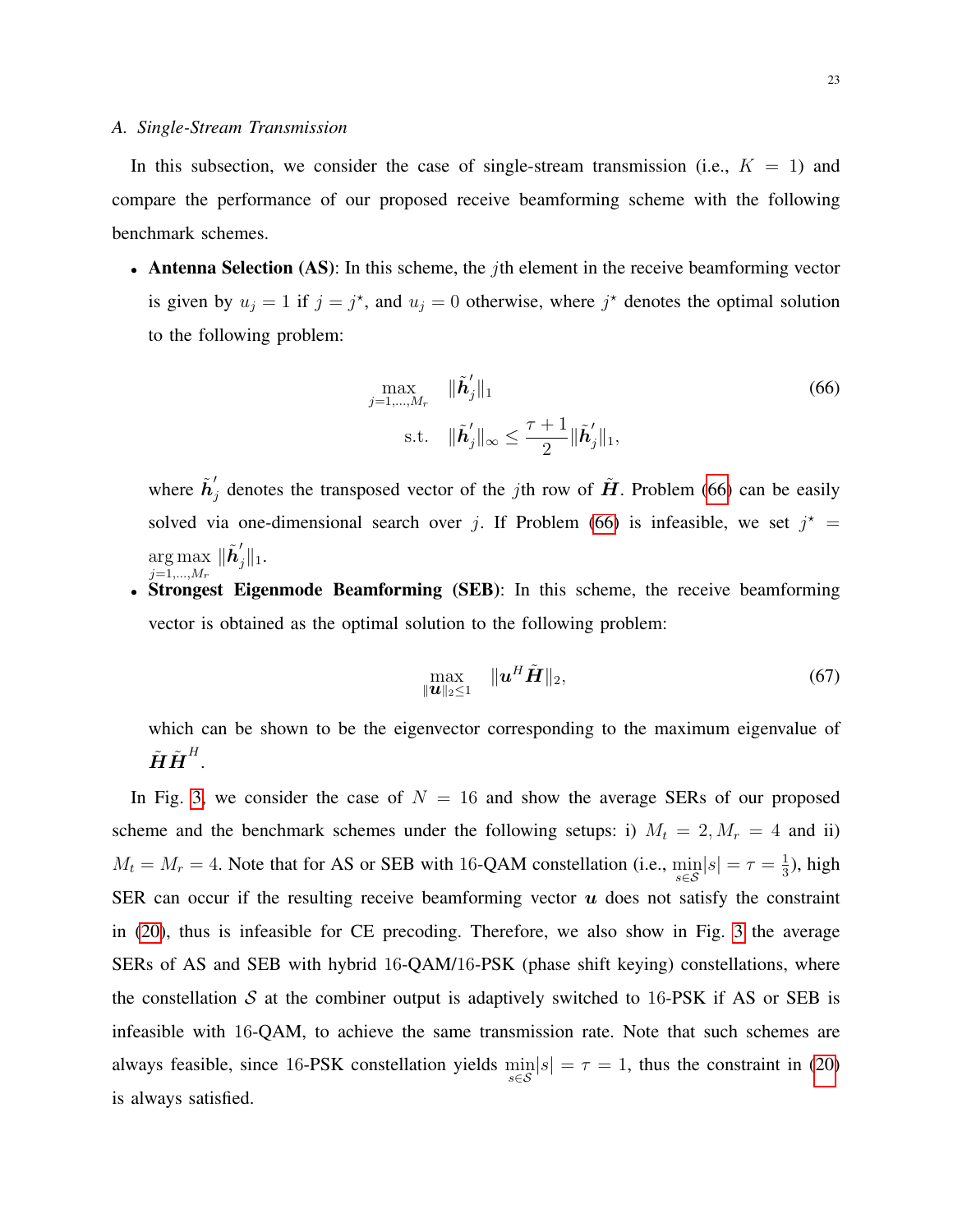

<span id="page-23-0"></span>Fig. 3. Average SER comparison of receive beamforming schemes for CE single-stream transmission.

For both setups, it is observed from Fig. [3](#page-23-0) that our proposed scheme outperforms both AS and SEB with 16-QAM. Specifically, AS with 16-QAM results in error floor for the case of  $M_t = 2, M_r = 4$ , and has an SNR loss of 2.52dB compared with our proposed scheme at the average SER of 10<sup>-4</sup> for the case of  $M_t = M_r = 4$ . On the other hand, SEB with 16-QAM results in error floor under both setups. Note that the performance gain of our proposed scheme is due to the optimization of  $u$ , as well as the fact that AS and SEB with 16-QAM may not be always feasible for CE precoding with any channel realization, while our proposed scheme is always feasible (as a consequence of Proposition [1\)](#page-12-0). Moreover, it is observed that our proposed scheme outperforms AS and SEB even with hybrid 16-QAM/16-PSK under both setups. This implies that compared to using adaptive receiver constellation which requires additional implementation complexity, our proposed design of receive beamforming is a more cost-effective method for guaranteeing the feasibility of CE single-stream transmission and also achieves better average SER performance.

# *B. Multi-Stream Transmission*

In this subsection, we evaluate the performance of our proposed CE multi-stream transmission schemes. In Fig. [4,](#page-24-0) we compare the average bit error rate (BER) of three schemes given the same transmission rate  $\overline{R}$ : single-stream transmission, MMSE-based and ZF-based multi-stream transmission, respectively, under three setups: i)  $\bar{R} = 2 \text{bps/Hz}$ ,  $M_t = M_r = 4$ ; ii)  $\bar{R} = 8 \text{bps/Hz}$ ,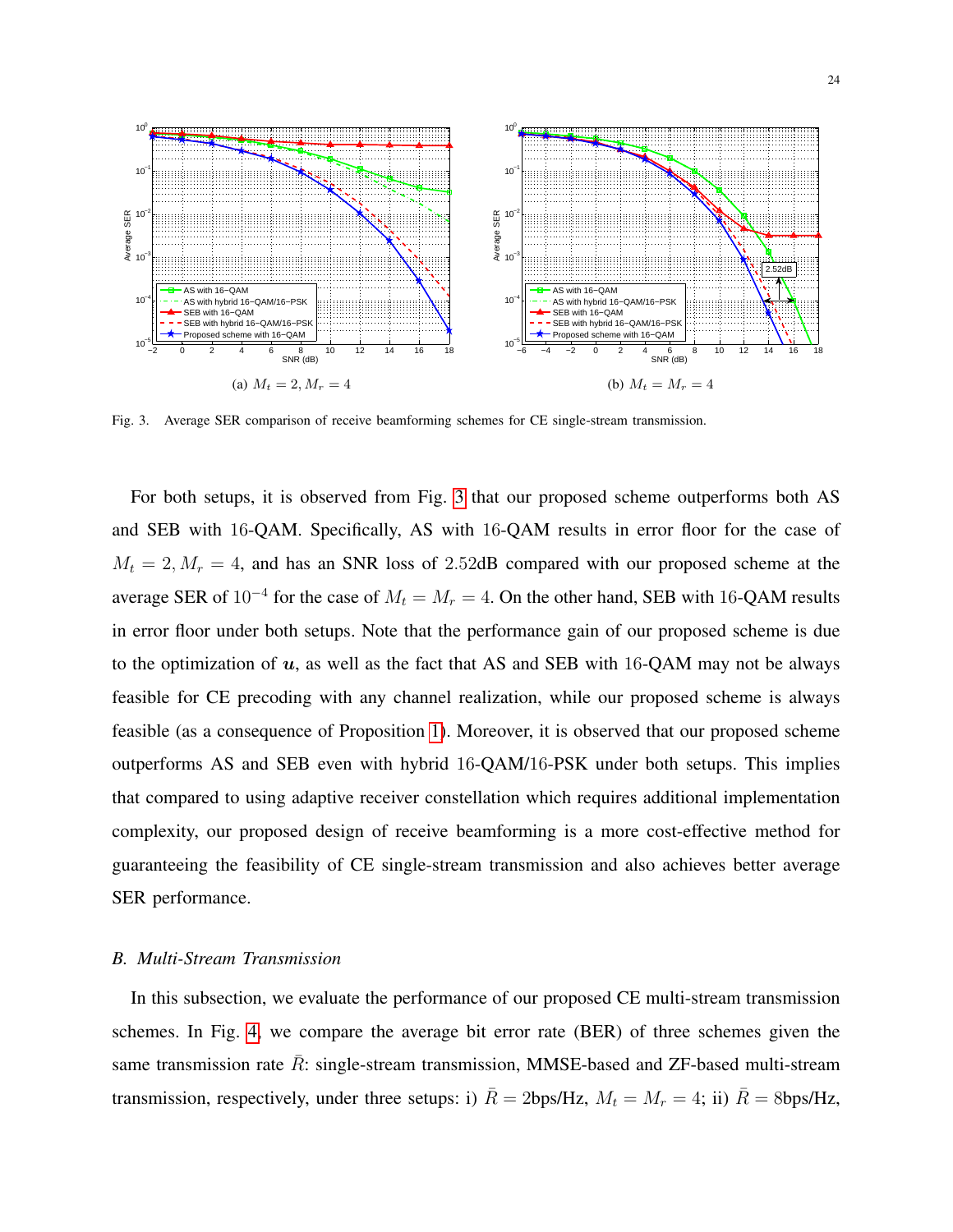

<span id="page-24-0"></span>Fig. 4. Average BER comparison of CE multi-stream versus single-stream transmission schemes.

 $M_t = M_r = 4$ ; and iii)  $\overline{R} = 8$ bps/Hz,  $M_t = M_r = 8$ , respectively. Note that we consider  $K = 2$ for the MMSE and ZF based schemes under the first two setups with  $M_t = M_r = 4$ , and both  $K = 2$  and  $K = 4$  under the third setup with  $M_t = M_r = 8$ , which can be shown to be feasible according to the results in Section IV.

First, it is observed that under all three setups and for any value of  $K$ , the MMSE-based multistream transmission scheme outperforms the ZF-based scheme for all SNR values. Specifically, at the average BER of  $10^{-3}$ , the SNR gain of the MMSE-based scheme over the ZF-based scheme is 2.10dB and 1.05dB for the first two setups, respectively, and 2.18dB for the third setup with  $K = 4$ . This can be explained by noting that the ZF-based scheme in general yields a suboptimal solution to Problem (P4) for the MMSE-based scheme.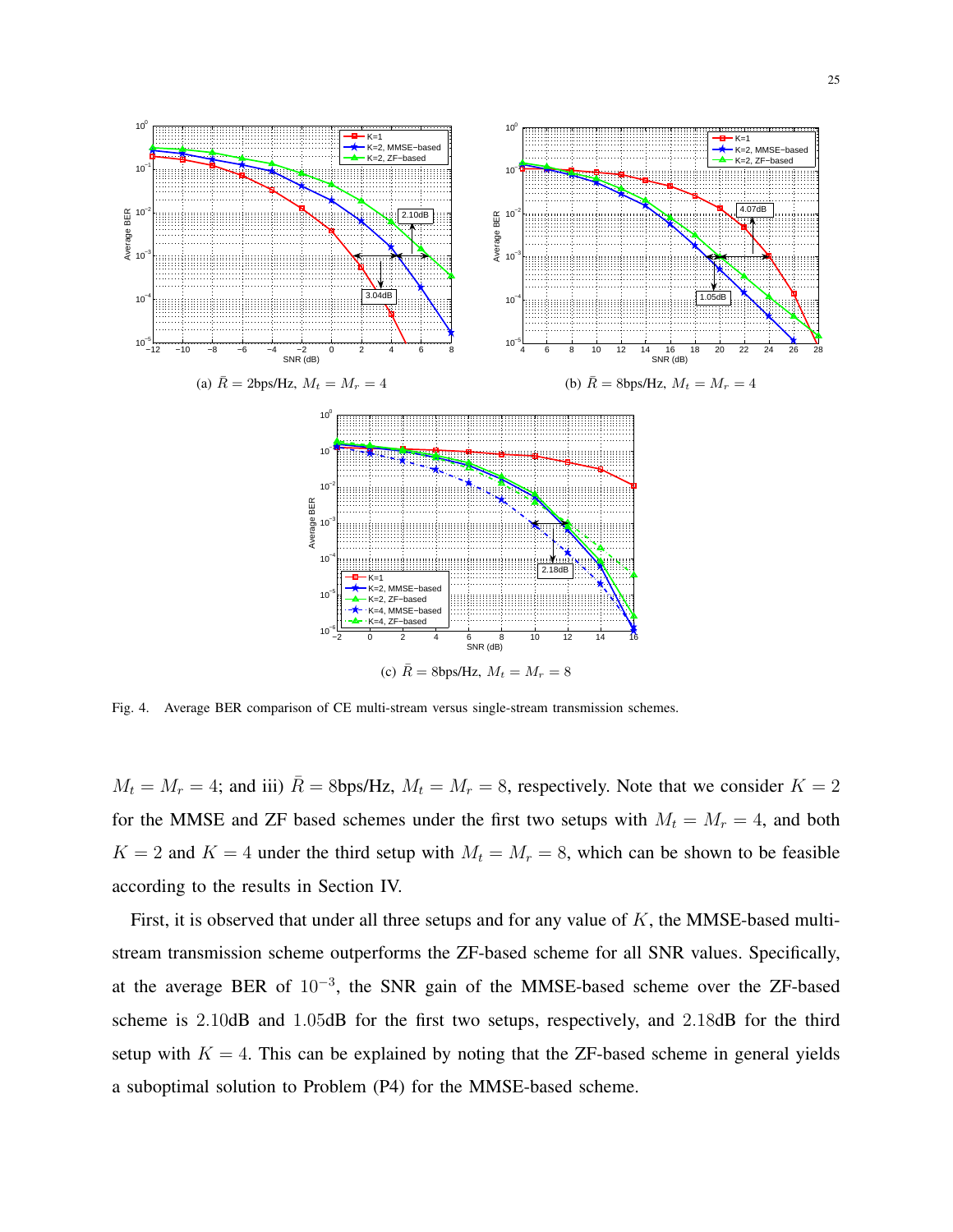Next, with given transmission rate, we investigate the effect of  $K$  on the BER performance in order to draw insights for selecting the optimal transmission mode in practice. From Fig. [4](#page-24-0) (a) and (b) with  $M_t = M_r = 4$ , it is observed that at the average BER of 10<sup>-3</sup>, the single-stream transmission scheme has an SNR gain of 3.04dB over the MMSE-based multi-stream scheme for the case of  $\overline{R} = 2$ bps/Hz, but suffers from an SNR loss of 4.07dB compared to the ZF-based multi-stream scheme for the case of  $\bar{R} = 8$ bps/Hz; moreover, for the case of  $\bar{R} = 8$ bps/Hz, the single-stream scheme eventually outperforms the two multi-stream schemes as the SNR grows. Similarly, it is observed from Fig. [4](#page-24-0) (c) that the MMSE and ZF based schemes with  $K = 4$ outperform those with  $K = 2$ , respectively, in the moderate-SNR regime; while the reverse is true in the high-SNR regime. This reveals that a large  $K$  (i.e., multiplexing a large number of data streams) is preferable in the high-rate regime with moderate SNR, by exploiting more multiplexing gain of the MIMO channel; while a small  $K$  is suitable for the low-rate and/or high-SNR regime, by extracting more beamforming gain from the MIMO channel.

## VI. CONCLUSION

This paper investigated the transceiver design for the MIMO channel with CE precoding. For single-stream transmission, we studied the receive beamforming optimization problem for any channel realization and desired constellation at the combiner output, to maximize the MED between any two signal points at the combiner output subject to the feasibility constraint of the constellation. We showed that this problem is always feasible under i.i.d. Rayleigh fading, and proposed an efficient algorithm based on SDR to find an approximate solution. The proposed receive beamforming scheme was shown to significantly outperform other benchmark schemes in terms of average SER. For multi-stream transmission, a new scheme adopting transmit antenna grouping and receive MMSE or ZF based beamforming was proposed. The joint design of the transmit antenna grouping and receive beamforming was further optimized to minimize the maximum SER over all data streams subject to the constellation feasibility constraints. Numerical results showed that the MMSE-based receive beamforming outperforms the ZF-based receive beamforming in terms of average BER; moreover, for fixed transmission rate, it is desirable to transmit with a large number of data streams in the high-rate and moderate-SNR regime, and a small number of data streams in the low-rate and/or high-SNR regime.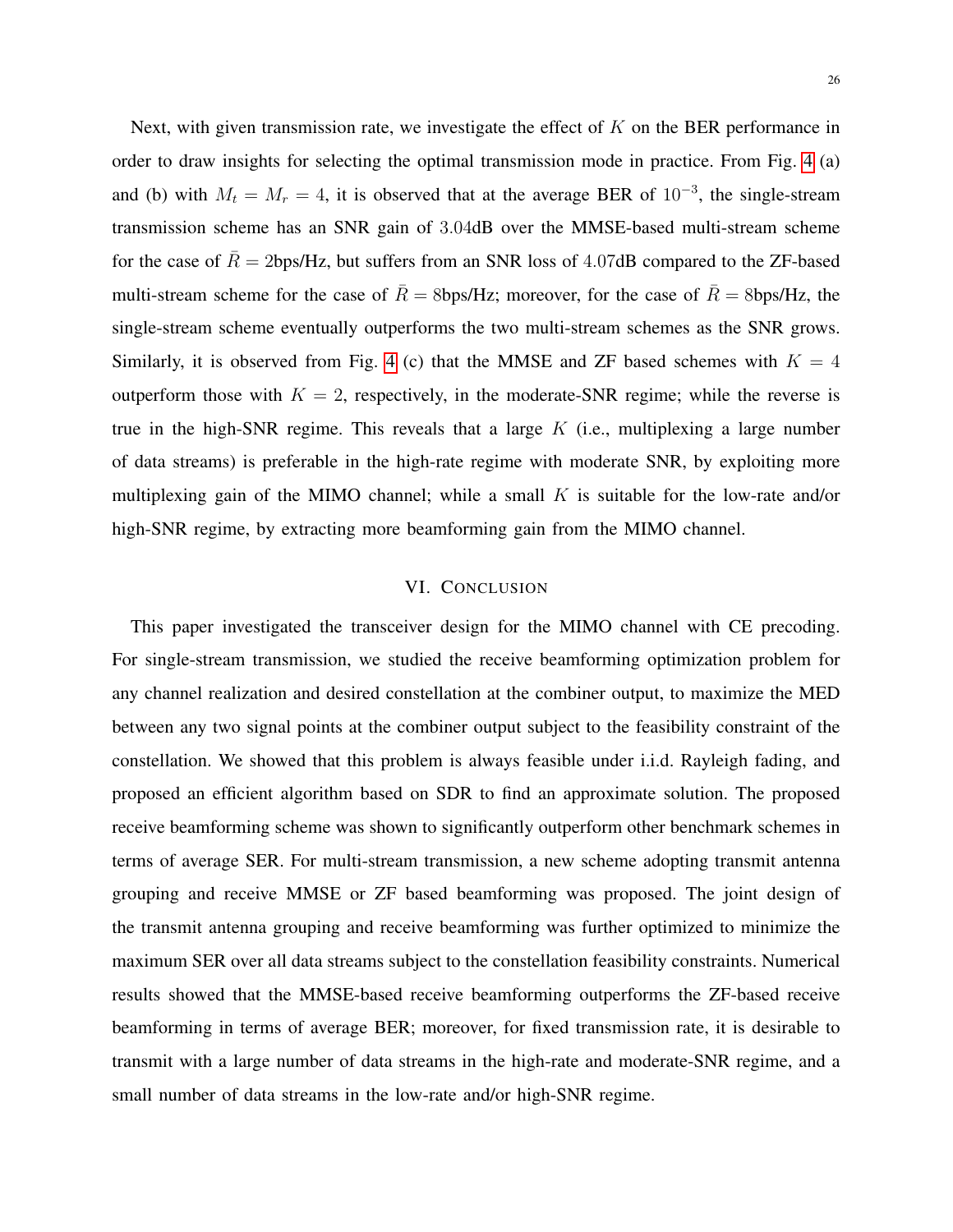# <span id="page-26-1"></span><span id="page-26-0"></span>APPENDIX A

# PROOF OF PROPOSITION [1](#page-12-0)

To start, we present the following lemma.

*Lemma* 2: If rank $(\tilde{H}) \geq 2$ , there exists a  $\bar{u}_l \in \mathbb{C}^{M_r \times 1}$  for any  $l \in \{1, ..., M_t\}$  that satisfies the following conditions:

$$
\bar{\boldsymbol{u}}_l^H \left(2\tilde{\boldsymbol{h}}_l - \sum_{i=1}^{M_t} \tilde{\boldsymbol{h}}_i\right) = 0
$$
\n(68)

<span id="page-26-5"></span><span id="page-26-4"></span><span id="page-26-3"></span><span id="page-26-2"></span>
$$
\|\bar{\boldsymbol{u}}_l^H\tilde{\boldsymbol{H}}\|_1 > 0. \tag{69}
$$

*Proof:* We prove Lemma [2](#page-26-1) by contradiction. Suppose any solution  $\bar{u}_l$  to [\(68\)](#page-26-2) is also a solution to  $\bar{\bm{u}}_l^H \tilde{\bm{H}} = \bm{0}$ , then it can be shown that  $\text{Null}\left(2\tilde{\bm{h}}_l^H - \sum_{i=1}^{M_t} \tilde{\bm{h}}_i^H\right)$  $\left(\tilde{\bm{H}}^H\right) \subseteq \textrm{Null}\left(\tilde{\bm{H}}^H\right)$ . It thus follows that  $\mathrm{rank}\left( \tilde{\bm{H}}^H \right) \leq \mathrm{rank}\left( 2\tilde{\bm{h}}^H_l - \sum_{i=1}^{M_t}\tilde{\bm{h}}^H_i \right)$  $\binom{H}{i} = 1$ . This contradicts the assumption of rank $(H) \geq 2$  $(H) \geq 2$ . The proof of Lemma 2 is thus completed. П

With Lemma [2,](#page-26-1) we prove Proposition [1](#page-12-0) by showing that for any  $l \in \{1, ..., M_t\}$ , any  $\bar{u}_l$  that satisfies [\(68\)](#page-26-2) and [\(69\)](#page-26-3) is a feasible solution to Problem (P2-F). First, notice that  $\bar{u}_l$  satisfies the constraint in [\(24\)](#page-12-2). Then, we show that  $\bar{u}_l$  also satisfies the constraint in [\(23\)](#page-12-3). Specifically, we have

$$
\left|\bar{\mathbf{u}}_{l}^{H}\tilde{\mathbf{h}}_{l}\right| \stackrel{(a_{1})}{=} \left|\bar{\mathbf{u}}_{l}^{H}\sum_{i\neq l}\tilde{\mathbf{h}}_{i}\right| \stackrel{(b_{1})}{\leq} \sum_{i\neq l}\left|\bar{\mathbf{u}}_{l}^{H}\tilde{\mathbf{h}}_{i}\right|
$$
\n(70)

$$
|\bar{\mathbf{u}}_l^H \tilde{\mathbf{h}}_j| \stackrel{(a_2)}{=} \left| \bar{\mathbf{u}}_l^H \tilde{\mathbf{h}}_l - \sum_{i \neq l, i \neq j} \bar{\mathbf{u}}_l^H \tilde{\mathbf{h}}_i \right| \stackrel{(b_2)}{\leq} \sum_{i \neq j} |\bar{\mathbf{u}}_l^H \tilde{\mathbf{h}}_i|, \quad \forall j \in \{1, ..., M_t\} \setminus \{l\},
$$
 (71)

where  $(a_1)$  and  $(a_2)$  result from [\(68\)](#page-26-2);  $(b_1)$  and  $(b_2)$  are due to the triangle inequality. It then follows from [\(70\)](#page-26-4) and [\(71\)](#page-26-5) that

$$
|\bar{\mathbf{u}}_l^H \tilde{\mathbf{h}}_i| \leq ||\bar{\mathbf{u}}_l^H \tilde{\mathbf{H}}||_1 - |\bar{\mathbf{u}}_l^H \tilde{\mathbf{h}}_i|, \quad \forall i \in \{1, ..., M_t\},
$$
\n(72)

namely,

$$
\|\bar{\mathbf{u}}_l^H \tilde{\mathbf{H}}\|_{\infty} \le \frac{1}{2} \|\bar{\mathbf{u}}_l^H \tilde{\mathbf{H}}\|_{1} \le \frac{\tau + 1}{2} \|\bar{\mathbf{u}}_l^H \tilde{\mathbf{H}}\|_{1},\tag{73}
$$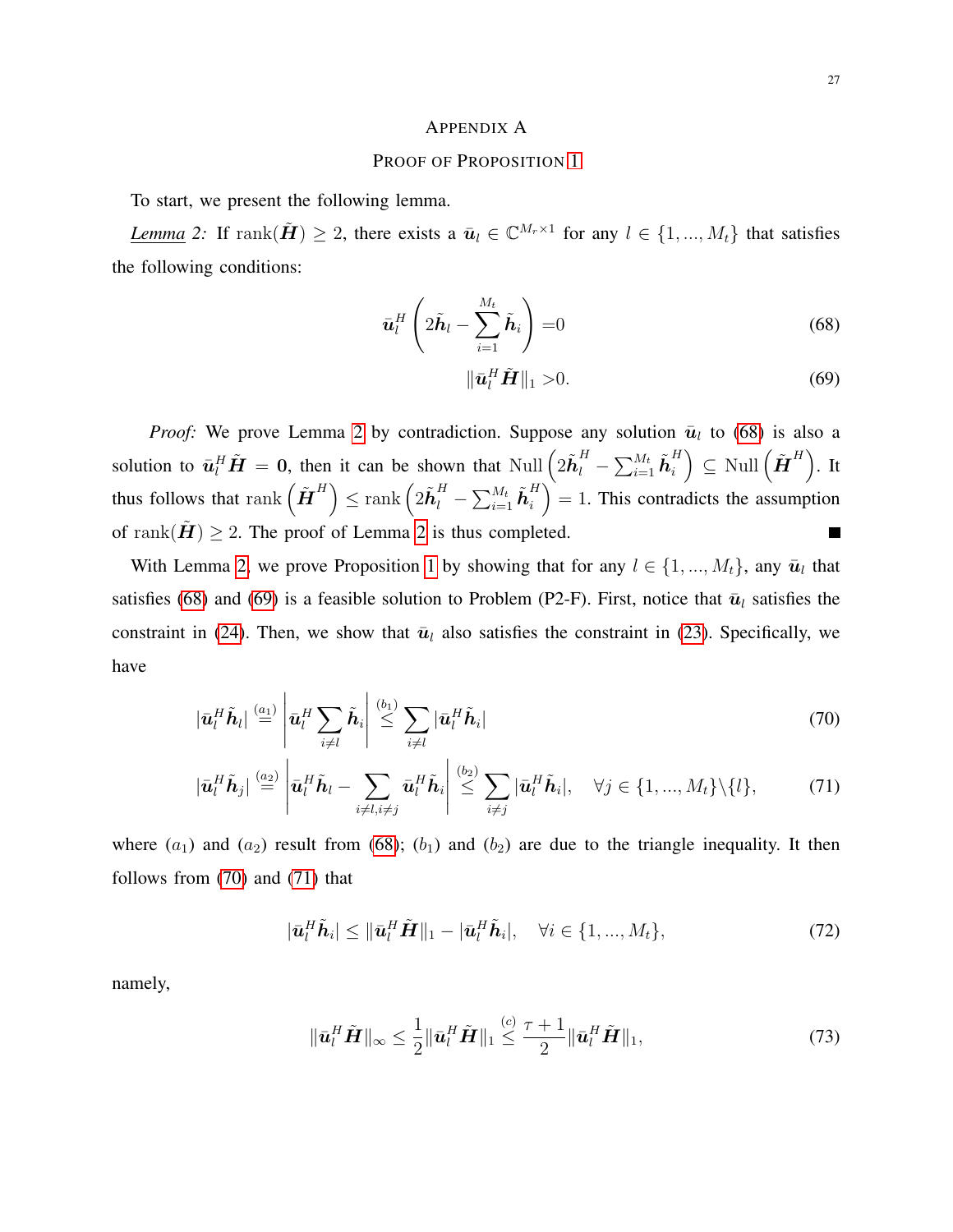where (c) holds since  $\tau \geq 0$ . Therefore,  $\bar{u}_l$  satisfies the constraint in [\(23\)](#page-12-3). The proof of Proposition [1](#page-12-0) is thus completed.

# <span id="page-27-0"></span>APPENDIX B

## PROOF OF LEMMA [1](#page-12-1)

We first show that to prove Lemma [1,](#page-12-1) it suffices to show that the optimal  $u_f$  to Problem (P2-FS) denoted by  $u_f^*$  satisfies  $||u_f^*H||_1 > 0$ . Specifically, if  $||u_f^*H||_1 > 0$ ,  $u_f^*$  can be shown to be a feasible solution to Problem (P2-F) according to the proof of Proposition 1, by noting that it satisfies the constraint in [\(26\)](#page-12-4); moreover, since  $||u_f^*||_2 \le 1$  holds, it is a feasible solution to Problem (P2).

Then, we prove  $\|\boldsymbol{u}_f^{\star H} \tilde{\boldsymbol{H}} \|_1 > 0$  by contradiction. Suppose, on the contrary, that  $\|\boldsymbol{u}_f^{\star H} \tilde{\boldsymbol{H}} \|_1 = 0$ holds. By noting that  $\|\bm{u}_f^H\tilde{\bm{H}}\|_1 \geq \mathfrak{Re}\left\{\bm{u}_f^H\sum_{i=1}^{M_t}\tilde{\bm{h}}_i^H\right\}$  $\left\{\begin{array}{c} H \\ i \end{array}\right\}$  holds for any  $\bm{u}_f$ , it follows that the optimal value of Problem (P2-FS) for any given j is zero, which implies Null  $(2\tilde{\boldsymbol{h}}_j^H - \sum_{i=1}^{M_t} \tilde{\boldsymbol{h}}_i^H)$  $\binom{H}{i} \subseteq$ Null  $\left(\sum_{i=1}^{M_t} \tilde{\bm{h}}_i^H\right)$  $\binom{H}{i}$ ,  $\forall j$ . However, also note that this is only true if there exist  $\beta_j$ 's such that  $\tilde{\bm{h}}_j^H =$  $\beta_j\sum_{i=1}^{M_t} \tilde{\bm{h}}_i^H$  $i, \forall j$  holds, i.e.,  $\text{rank}(\tilde{\bm{H}}) = 1$ . This contradicts our assumption of  $\text{rank}(\tilde{\bm{H}}) \geq 2$ . The proof of Lemma [1](#page-12-1) is thus completed.

# <span id="page-27-1"></span>APPENDIX C

# PROOF OF PROPOSITION [2](#page-13-2)

First, given any feasible solution  $u$  to Problem (P2), it follows from [\(27\)](#page-13-0) and [\(28\)](#page-13-1) that  $(u, p^*(u))$  is feasible for Problem (P3) and achieves the same objective value as that of Problem (P2), thus the optimal value of Problem (P3) is no smaller than that of Problem (P2). On the other hand, it follows from [\(28\)](#page-13-1) that the objective value of Problem (P3) with any feasible solution  $(u, p)$  is always no larger than that with the solution  $(u, p^{\star}(u))$ . Moreover, note that based on Lemma [1](#page-12-1) and [\(28\)](#page-13-1),  $(u_f^*, p^*(u_f^*))$  is a feasible solution to Problem (P3) and yields  $\mathfrak{Re}\left\{u_f^{\star H}\tilde{\bm{H}}p^\star(u_f^\star)\right\} > 0$ , where  $u_f^\star$  denotes the optimal  $u_f$  to Problem (P2-FS). It then follows that the optimal solution to Problem (P3) denoted by  $(u^*, p^*(u^*))$  satisfies  $||u^{\star H}\tilde{H}||_1 = \Re\epsilon \left\{ u^{\star H}\tilde{H}p^{\star}(u^{\star}) \right\} > 0$ , thus  $u^{\star}$  is feasible for Problem (P2) and achieves the same objective value as that of Problem (P3) with the optimal solution. Hence, the optimal value of Problem (P2) is no smaller than that of Problem (P3). Therefore, Problems (P2) and (P3) have the same optimal value. This thus completes the proof of Proposition [2.](#page-13-2)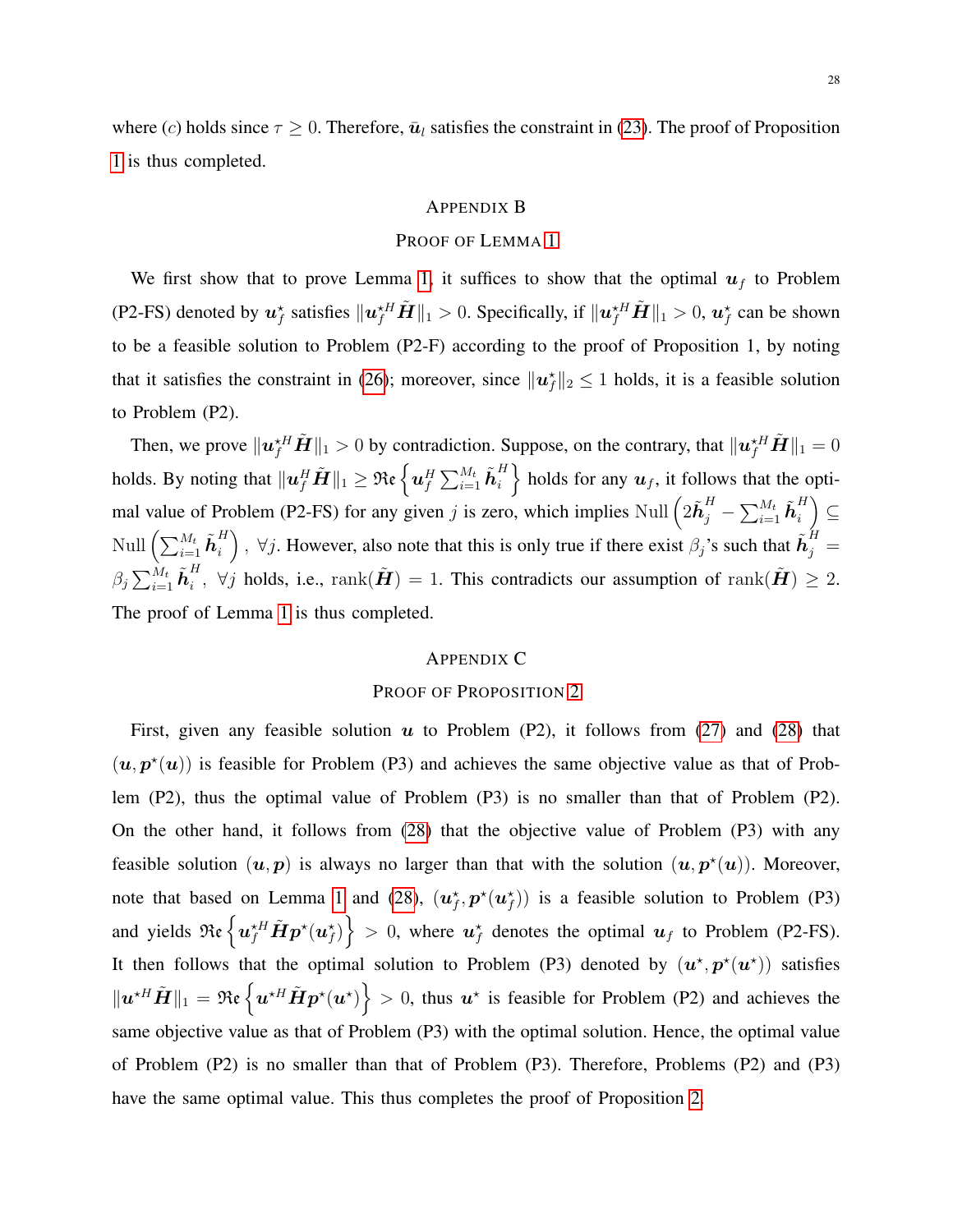#### <span id="page-28-7"></span>APPENDIX D

## PROOF OF PROPOSITION [3](#page-18-0)

First, given any feasible solution  $u_k$  to Problem (P4), it can be shown that  $\left(u_k/\sqrt{\|u_k^H\tilde{H}_{[-k]}\|_2^2+\tilde{\sigma}^2},\right.$  $1/\sqrt{\|\boldsymbol{u}_{k}^H\tilde{\boldsymbol{H}}_{[-k]}\|_2^2+\tilde{\sigma}^2}\bigg)$ is feasible for Problem (P5) and achieves the same objective value as that of Problem (P4). On the other hand, given any feasible solution  $(u_k, t_k)$  to Problem (P5), it can be shown that  $u_k/$ √  $\overline{t_k}$  is a feasible solution to Problem (P4) and achieves the same objective value as that of Problem (P5). Therefore, Problem (P4) and Problem (P5) have the same optimal value. The proof of Proposition [3](#page-18-0) is thus completed.

#### <span id="page-28-8"></span>APPENDIX E

# PROOF OF PROPOSITION [4](#page-21-0)

We prove Proposition [4](#page-21-0) by showing that for any transmit antenna grouping,  $M_r \geq \frac{(K-1)M_t}{K} + 2$ and  $\frac{M_t}{K} \ge 2$  yield rank $(H_k) \ge 2$ ,  $\forall k$ , thus guaranteeing the feasibility of Problem (P7) for all k's according to Proposition [1.](#page-12-0)

First, note that  $\text{rank}(\tilde{\boldsymbol{V}}_k) = M_r - \text{rank}(\tilde{\boldsymbol{H}}_{[-k]}) = M_r - \frac{(K-1)M_t}{K}$  $\frac{-1}{K}$ . Then, by noting that  ${\tilde{\bm V}_k^H}\tilde{\bm H}_{[-k]}= \bm 0,$  it can be shown that  $\mathrm{rank}(\bm H_k)=\mathrm{rank}\left({\tilde{\bm V}_k^H}\tilde{\bm H}_k\right)=\mathrm{rank}\left({\tilde{\bm V}_k^H}\tilde{\bm H}\right)\geq \mathrm{rank}\left({\tilde{\bm V}_k^H}\tilde{\bm H}_k\right)$  $\binom{H}{k} +$  $rank(\tilde{\boldsymbol{H}}) - M_r = min\{M_r, M_t\} - \frac{(K-1)M_t}{K}$ . Hence,  $M_r \ge \frac{(K-1)M_t}{K} + 2$  and  $\frac{M_t}{K} \ge 2$  suffice to ensure rank $(H_k) \geq 2$ . The proof of Proposition [4](#page-21-0) is thus completed.

#### **REFERENCES**

- <span id="page-28-0"></span>[1] S. Zhang, R. Zhang, and T. J. Lim, "Receive beamforming optimization for MIMO system with constant envelope precoding," in *Proc. IEEE Int. Conf. Commun. (ICC)*, May 2016, pp. 1–6.
- <span id="page-28-1"></span>[2] S. K. Mohammed and E. G. Larsson, "Single-user beamforming in large-scale MISO systems with per-antenna constantenvelope constraints: the doughnut channel," *IEEE Trans. Wireless Commun.*, vol. 11, no. 11, pp. 3992–4005, Nov. 2012.
- <span id="page-28-4"></span>[3] J. Pan and W.-K. Ma, "Constant envelope precoding for single-user large-scale MISO channels: efficient precoding and optimal designs," *IEEE J. Sel. Topics Signal Process.*, vol. 8, no. 5, pp. 982–995, Oct. 2014.
- <span id="page-28-3"></span>[4] S. Zhang, R. Zhang, and T. J. Lim, "Constant envelope precoding with adaptive receiver constellation in MISO fading channel," *IEEE Trans. Wireless Commun.*, to appear. [Online]. Available: [http://arxiv.org/abs/1503.09178.](http://arxiv.org/abs/1503.09178)
- <span id="page-28-2"></span>[5] ——, "MISO multicasting with constant envelope precoding," *IEEE Wireless Commun. Lett.*, to appear.
- <span id="page-28-5"></span>[6] S. K. Mohammed and E. G. Larsson, "Per-antenna constant envelope precoding for large multi-user MIMO systems," *IEEE Trans. Commun.*, vol. 61, no. 3, pp. 1059–1071, Mar. 2013.
- <span id="page-28-6"></span>[7] J.-C. Chen, C.-K. Wen, and K.-K. Wong, "Improved constant envelope multiuser precoding for massive MIMO systems," *IEEE Commun. Lett.*, vol. 18, no. 8, pp. 1311–1314, Aug. 2014.